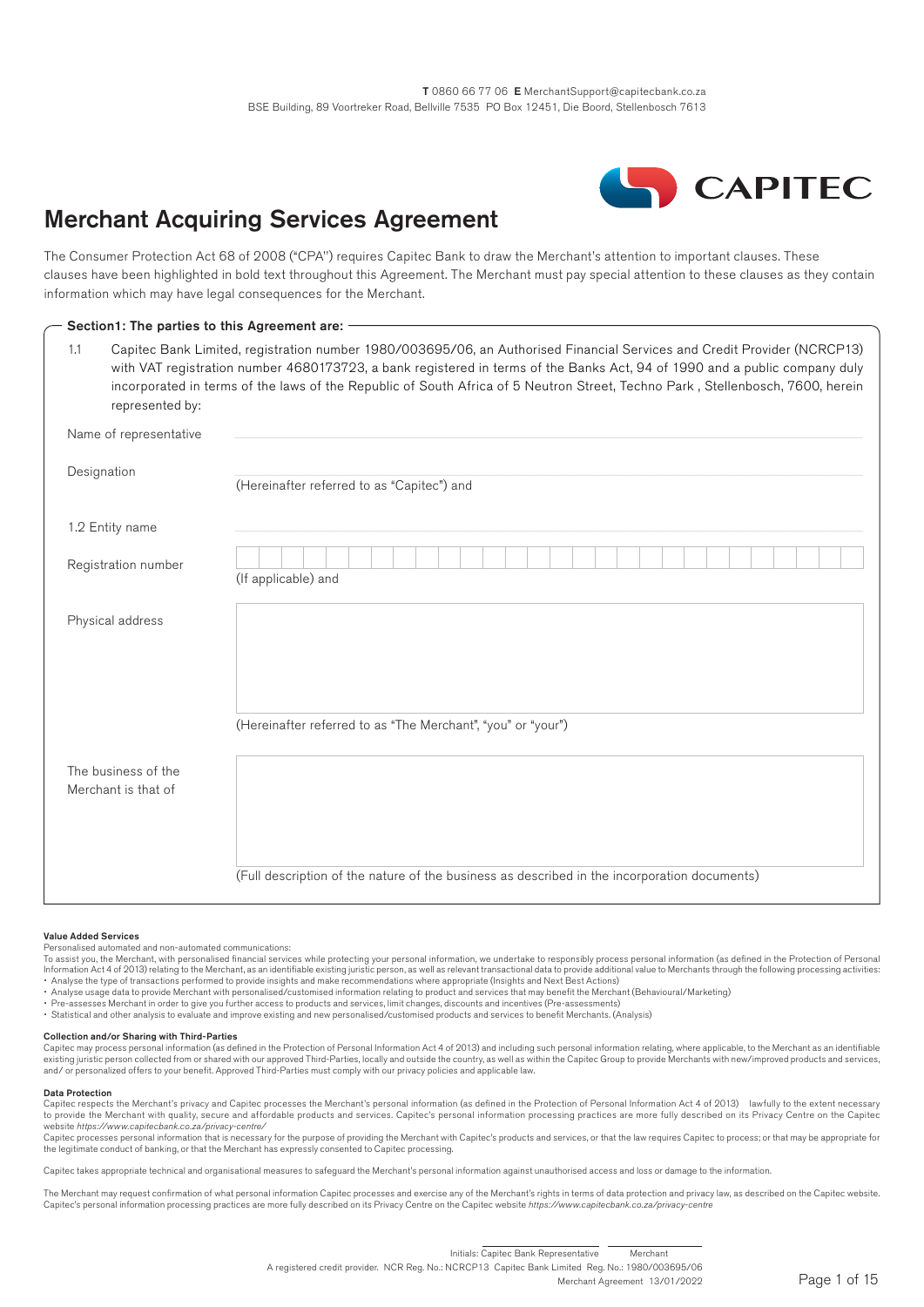### 2. DEFINITIONS

Words and expressions used in this Agreement shall have the meanings set out hereunder:

- 2.1 "Acquirer" or "Acquiring Bank" means the Bank or financial institution, which processes Transactions and credit payments for the Merchant. The Acquiring Bank transfers Card and other purchase information to a Card Association and the Card Association in turn transmit the information to an Issuing Bank and for purposes of this Agreement, the Acquirer or Acquiring Bank will be Capitec;
- 2.2 "Acquiring Services" means the services that Capitec, in its capacity as Acquiring Bank, makes available to the Merchant in terms of this Agreement;
- 2.3 "Agreement" means this Merchant Acquiring Services Agreement as amended from time to time and all annexures hereto;
- 2.4 "AMT" stands for authenticated mobile Transaction and means a Card Not Present Bank-PIN-authenticated mobile Transaction.
- 2.5 "Applicable Laws" means any statute, regulation, policy, by-law, directive, notice or subordinate legislation (including treaties, multinational conventions and the like having the force of law), the common law, any binding court order, judgment, or decree, any applicable industry code, policy or standard enforceable by-law and any applicable direction, policy or order that is given by a regulator;
- 2.6 "Authorisation" means the process whereby the Acquiring Bank verifies various information, including, whether there are sufficient funds available in a Customer's Bank account to enter into a Transaction with the Merchant, PIN verification and any other related activity related to authorisation.Should Capitec receive confirmation from the Issuing Bank that it is satisfied that all items have been verified, Capitec shall issue a message to the Merchant "Authorising" the intended Transaction. Should Capitec receive confirmation from the Issuing Bank that there are insufficient funds in the Customer's Bank account or where an item has not been verified, the Transaction will be declined.
- 2.7 "Bank" means a bank registered in terms of the Banks Act, 94 of 1990;
- 2.8 **"Banking Day"** or "Business Day" means any day other than a Sunday or national gazetted public holiday in the Republic of South Africa;
- 2.9 **"Batch"** means a series of electronic financial Transactions in a Settlement;
- 2.10 **"Budget"** means the ability to process a Transaction whereby the Cardholder pays off the Transaction to the Issuing Bank over a specified period of time;
- 2.11 **"Card Association"** means an entity which facilitates Transactions between the Acquirer and the Merchant and include Mastercard and Visa;
- 2.12 "Card/s" means any valid and current card issued by a Bank or Card Association for the purposes of processing a Transaction;
- 2.13 **"Cardholder"** means the person, legal person or other entity in whose name the Card is issued
- 2.14 "Card Machine" (also known as POS Device or MPOS Device) means a device that records the Card Transactions, produces the Transaction vouchers and which is used to transfer Card Transactions to Capitec;
- 2.15 "Card-Not-Present" means a Transaction processed without the presence of a physical Card, in other words where the physical Card has not been swiped, dipped or tapped by means of a reader, like MO/TO Transactions;
- 2.16 **"Card Transaction"** means any commercial transaction effected by the Cardholder utilising a Card for payment;
- 2.17 "Chargeback" means a procedure where an Issuing Bank charges a Transaction back to the Acquiring Bank and the Acquiring Bank subsequently debits the Merchant in accordance with the Rules;
- 2.18 "Chargeback Fee" means an administration fee that Capitec charges the Merchant for processing a Chargeback; as set out in Annexure A;
- 2.19 "Chip Card" means a plastic Card embedded with an integrated circuit or chip, that communicates information to the Card Machine, which can be used online and offline;
- 2.20 "Credit Card" means a card issued against a credit limit with a compulsory interest free period;
- 2.21 "Customer" means any person who enters into a Transaction using the Card Machine or QR Code
- 2.22 "Data Protection Legislation" means any and all Applicable Laws relating to the protection of personal information in force in the Republic of South Africa;
- 2.23 **"Debit Card"** means a Card issued against a demand deposit account where Card Transactions are authorised online by the Issuer;
- 2.24 **"Embossed Card"** means a Card issued by one of the Card Associations which has the Card number embossed on the face of the plastic, as defined by the Card Association rules
- 2.25 "EMV" means the acronym for Europay, Mastercard, Visa which enables Issuers, retailers and consumers to issue and use Chip Cards and Card Machines with added security
- 2.26 **"Equipment"** means Equipment rented to the Merchant or purchased by the Merchant in terms of this agreement, as set out in Annexure A
- 2.27 "Fallback Transaction" means in the event that the chip on the Chip Card fails, the Card Transaction reverts to an online magnetic stripe Card Transaction.
- 2.28 **"Floor limit"** means the maximum monetary amount, as prescribed by the Card Association from time to time, at or above which the Merchant must obtain an online Authorisation before completing the Transaction, as set out in Annexure A
- 2.29 "Intellectual Property Rights" means any and all rights, title and interest, any knowhow (not in the public domain); invention (whether or not patented); design, goodwill, trade name, trade mark (whether or not registered), or any material in which copyright subsists (whether or not registered), and all other identical or similar intellectual property as may exist anywhere in the world and any applications for the registration of such intellectual property;
- 2.30 "Issuing Bank" or "Issuer" means Capitec or another Bank or entity that issues Cards;
- 2.31 "Loss(es)" means all losses, liabilities, fines, penalties, damages and claims, and all related costs and expenses (including legal fees on the scale as between attorney and own client, tracing and collection charges, costs of investigation, interest and penalties);
- 2.32 "Manual Entry" means the keying in of a Card number into the Card Machine to effect a Card Transaction without swiping, inserting or tapping the Card
- 2.33 "Mastercard" means Mastercard Asia/Pacific Pty Ltd, a Card Association, which is identified by the mark Mastercard;
- 2.34 "MCC" means Merchant Category Code and is a numeric representation of the type of business in which the Merchant engages.

A registered credit provider. NCR Reg. No.: NCRCP13 Capitec Bank Limited Reg. No.: 1980/003695/06 Merchant Agreement 13/01/2022 Initials: Capitec Bank Representative Merchant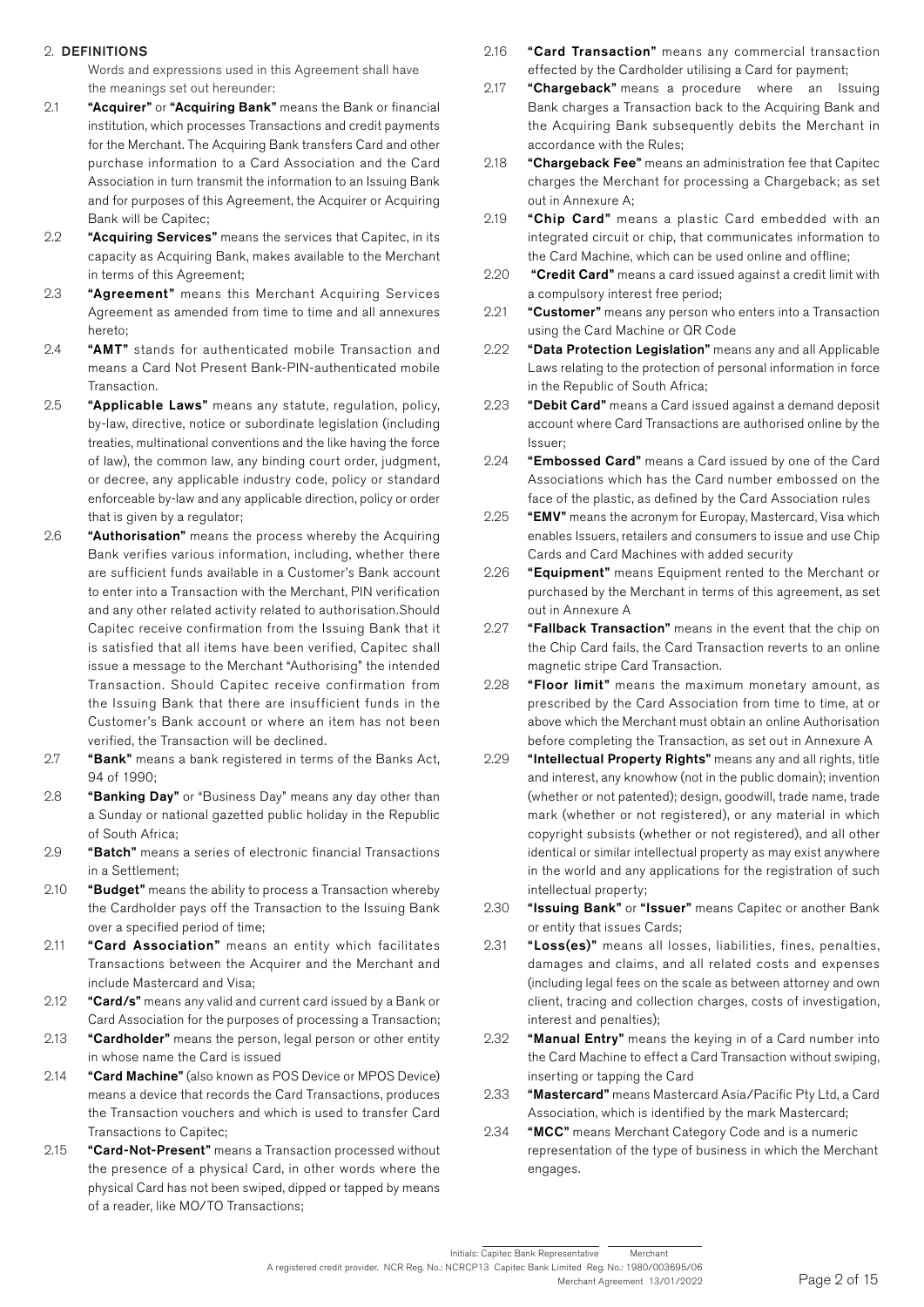- 2.35 **"Merchant Commission"** means the commission payable by the Merchant to Capitec in respect of Transactions, calculated in accordance with Annexure A;
- 2.36 "Merchant Portal" means the interface where the Merchant can view Transaction and Settlement history;
- 2.37 "Merchant Supervisor PIN" means the PIN issued by Capitec to the Merchant for purposes of authentication or any amendment of the PIN by the Merchant, which gives the Merchant access to supervisor functions on the Card Machine;
- 2.38 "MO/TO Transactions" means mail order and/or telephone order Card Transactions;
- 2.39 **"MPOS Device"** (also known as Card Machine) means device that records the Card Transactions, produces electronic Transaction Vouchers in the Merchant App and which is used to transfer Card Transactions to Capitec
- 2.40 "Nett-settlement" means the deduction by Capitec of Merchant commission, charges and fees, payable by the Merchant to Capitec, from the Transaction Value, prior to Settlement of the Transaction Value.
- 2.41 **"Nominated Account"** means the Bank account nominated by the Merchant for processing payments, Settlement and the debit by Capitec of Merchant Commission, charges, rentals and fees, as envisaged in this Agreement;
- 2.42 "PASA" means Payment Association of South Africa and its successor-in-title, being the payment system management body as approved by the South African Reserve Bank;
- 2.43 "PCI DSS" means Payment Card Industry Data Storage Standards as stipulated by the Card Associations which is a comprehensive set of international security requirements that help safeguard sensitive Cardholder data. You can view full details of the obligations and processes on the PCI DSS website at www.pcisecuritystandards.org
- 2.44 "Personal Information" has the meaning given to it in the Protection of Personal Information Act, 4 of 2013;
- 2.45 "POS Device" (also known as Card Machine) means device that records the Card transactions, produces printed Transaction Vouchers and which is used to transfer Card transactions to Capitec
- 2.46 **"Process"** means any operation or activity or any set of operations, whether or not by automatic means, concerning Personal Information, including:
- 2.46.1 the collection, receipt, recording, organisation, collation, storage, updating or modification, retrieval, alteration, consultation or use of information;
- 2.46.2 the dissemination by means of transmission, distribution or making available in any other form of information; or
- 2.46.3 the merging, linking, as well as restriction, degradation, erasure or destruction of information.
- 2.47 "Purchase Price" means the amount payable by the Merchant to Capitec for the MPOS as set out in Annexure A;
- 2.48 "**QR Code**" means a Quick Response Code generated to enable the Merchant to process Transactions. It is a machinereadable code consisting of either an array of black and white squares or a linked numeric code, typically used for storing URLs or other information. The QR Code can be a Static QR code or a Dynamic QR Code which for purposes of this Agreement means:
- 2.48.1 "Dynamic QR Code" a QR code that is linked to a specific Transaction;
- 2.48.2 "Static QR Code" a QR Code that has a predetermined value or will allow the Customer to input value;
- 2.49 **"Rules"** means the applicable policies, industry requirements, codes, legislation and rules of a Card Association, PASA or any other Bank as amended from time to time;
- 2.50 "Settlement" means payment into the Nominated Account of the aggregate Transaction Value by Capitec;
- 2.51 **"Smart Device"** means a compatible electronic device operated by the Customer, including a smartphone or a tablet;
- 2.52 **"Tap to Pay payment"** means the use of advanced Card technology that enables you to tap a Tap to Pay enabled Card against the Card Machine in order to facilitate payment;
- 2.53 **"Transaction/s"** means any transaction where a Customer purchases any product or service from a Merchant through the Card Machine or QR Code and for which Authorisation has been obtained or which is below the Floor limit;
- 2.54 **"Transaction Value"** means the amount the Customer must pay the Merchant for the goods and/or services purchased by the Customer in terms of a Transaction;
- 2.55 **"Transaction Voucher"** means in relation to the POS Device, 2 (two) paper slips printed sequentially by the POS Device as proof of a Card Transaction. In relation to the MPOS Device an electronic voucher is created in the Merchant App which may be shared with the customer according to their preference.
- 2.56 "VISA" means Visa International, a Card Association, which is identified by the mark "VISA";
- 2.57 "3D Secure" means an authentication method approved by a Card Association that enables the secure processing of payment Transactions in E-Commerce.

### 3. BACKGROUND AND INTRODUCTION

- 3.1 This Agreement sets out the terms and conditions which govern the relationship between Capitec and the Merchant in relation to the use of the Merchant Acquiring Services by the Merchant.
- 3.2 Capitec may ask you for further information and/or document/s in order to comply with Applicable Laws and/or regulatory requirements to provide you with services. If requested, you must provide the information and/or document/s for us to continue with the application.
- 3.3 The relationship will only begin if all conditions are met. This will only be determined once we have received all the requested information and/or document/s and complete the verification process.
- 3.4 Capitec reserves the right to enter into a relationship with you, and you hereby indemnify us against any and all claims, losses, damages, costs and expenses that may arise from your application being declined and the account not being opened or the service not being provided.
- 3.5 The outcome of your application will be communicated to you by an e-mail or a phone call. If the outcome is successful, Capitec will activate the Acquiring Services for you. If the outcome is unsuccessful, your application will be declined and we will not provide you with a service or enter into a relationship with you.

### 4. APPLICATION OF THE RULES

 This Agreement is subject to the Rules, including the Acquiring procedures as amended from time to time. The Merchant acknowledges that the Card Associations, PASA or any other regulatory body may amend the Rules from time to time, and as a result thereof, Capitec may need to amend provisions of this Agreement in order to comply with such Rules. Any such amendment to this Agreement for compliance with the Rules will be done in accordance with the provisions of clause 26.

A registered credit provider. NCR Reg. No.: NCRCP13 Capitec Bank Limited Reg. No.: 1980/003695/06 Merchant Agreement 13/01/2022 Initials: Capitec Bank Representative Merchant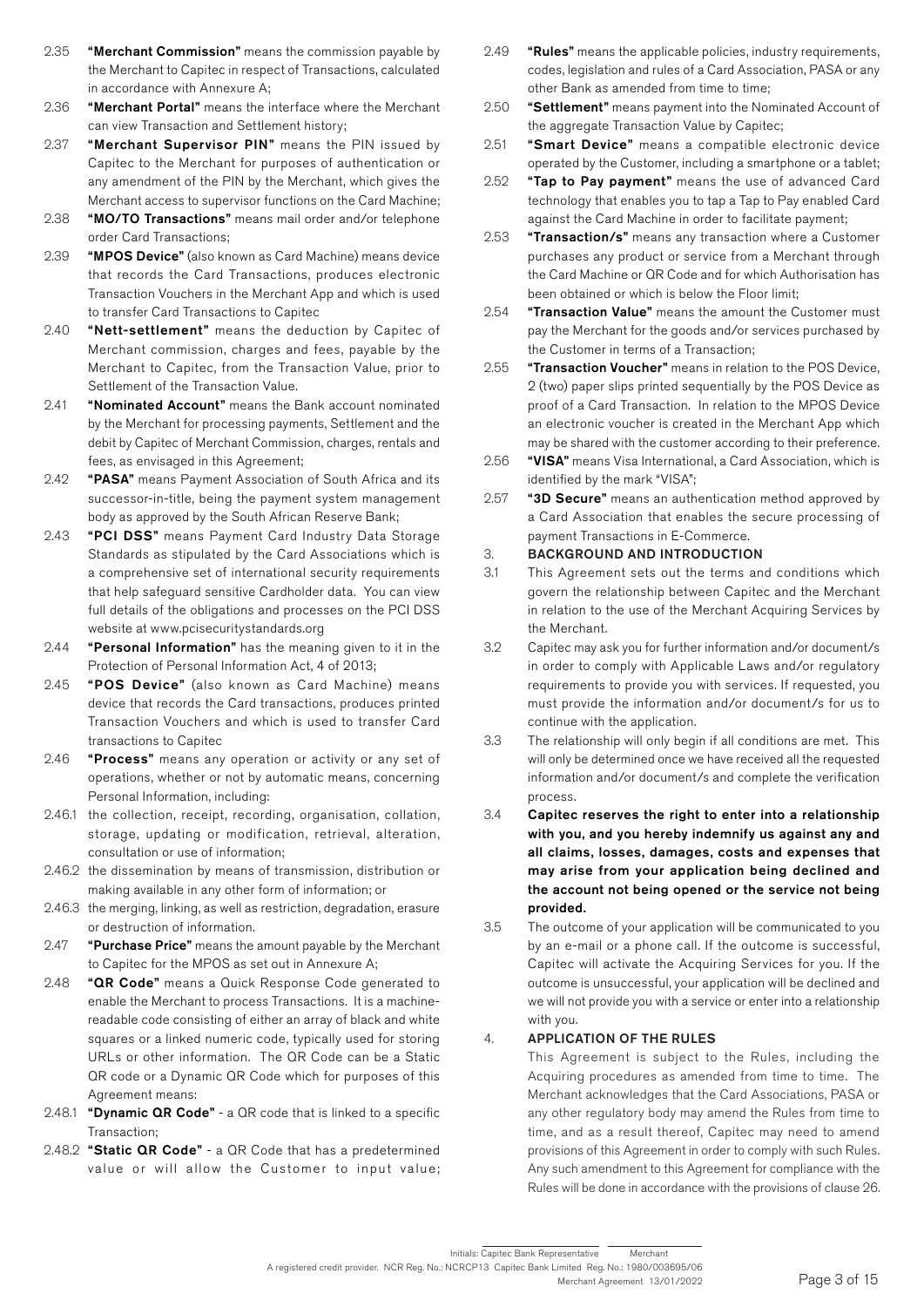### 5. RESTRICTIONS

- 5.1 The Merchant may not use the Acquiring Services for any other purpose and may not allow any other party to:
- 5.1.1 use the Acquiring Services to engage in fraudulent or illegal conduct of any kind;
- 5.1.2 request, collect, solicit, or otherwise obtain access to the Acquiring Services under false or fraudulent pretences;
- 5.1.3 circumvent or modify any security mechanism used by Capitec and/or Card Association (collectively, the "Restrictions");
- 5.2 The Merchant shall comply with all Applicable Laws relating to the sale of products and services initiated through the Acquiring Service.

### 6. SUPPLY AND USE OF EQUIPMENT OR QR CODE RENTAL OF EQUIPMENT

- 6.1 If Capitec supplies the Merchant with the Equipment on a rental basis the amount, frequency and any increases of the rental payable by the Merchant will be as set out in Annexure A, which shall be payable by way of debit raised against the Nominated account by Capitec
- 6.2 The rented Equipment provided by Capitec will at all times remain the sole property of Capitec. Upon termination of this Agreement the Merchant shall return the Equipment to Capitec. The Merchant may not return the Equipment to any Capitec Branch, but the Merchant shall phone Capitec Bank Merchant Support on 0860 66 77 06 in order to establish which premises of Capitec the Equipment must be returned to, or arrange for the Equipment to be collected.
- 6.3 The Merchant shall at all times keep the Equipment in its possession and under its control and shall take reasonable care in the use of the Equipment. The Merchant shall also ensure that the Equipment is used with due skill and care, and only in the manner and for the purpose for which it was designed and intended, in accordance with the business of the Merchant as specified in this Agreement. The Merchant shall keep the Equipment free from attachment, encumbrance, or other legal charge or process. The Merchant shall not sell, let, loan, pledge, transfer or otherwise encumber the Equipment in any way or permit any loan to arise in respect of the Equipment.
- 6.4 All risk relating to the Equipment including, but not limited to, its loss, damage or destruction, arising from any cause whatsoever (including all acts of God), will pass to the Merchant on delivery of the Equipment and remain that of the Merchant until the Equipment is returned to Capitec.
- 6.5 The Merchant indemnifies Capitec against any loss, injury, damage, fire, penalty or claim arising in any way from the Equipment or its use or possession, whether or not the problem is caused by any act or omission on the part of the Merchant or anyone else. In particular, but not exclusively, the Merchant acknowledges that it will have no claim against Capitec, whether for consequential damages or otherwise, arising from the use of the Equipment or any defect in it, or from the total or partial failure of any communication solutions and connections linking the Equipment to Capitec.
- 6.6 In the event of any damage being caused to the Equipment, otherwise than by way of normal wear and tear, the Merchant shall pay Capitec the cost of repairing such damage on demand at Capitec's prevailing standard rates in respect of labour and or material. A certificate signed by any of Capitec's managers, whose appointment and authority Capitec need not to prove shall be rebuttable proof of the amount of the damage and the costs of repairing such damage.
- 6.7 If the Equipment or any part thereof is lost, stolen or damaged, irrespective of the cause, the Merchant shall notify Capitec in writing immediately by means of an email to merchantsupport@ capitecbank.co.za for attention 'Merchant Administration'. In the event of the Equipment being stolen, the Merchant must furnish Capitec with the relevant SAPS case number.
- 6.8 The Merchant may not alter or modify the Equipment.
- 6.9 The Merchant shall at all reasonable times permit Capitec or its representative to inspect the Equipment.
- 6.10 The Merchant may not remove the Equipment from the Merchant's premises without prior written consent of Capitec.
- 6.11 The Merchant admits and agrees that the Equipment is movable and that the Equipment is installed with the intention that the Equipment shall remain movable and that they shall under no circumstances accede to any property.
- 6.12 Should the Merchant fail to comply with any of the provisions of this Agreement, Capitec shall be entitled, but not obliged, to effect such compliance or otherwise in protecting its title to the Equipment and the Merchant shall pay to Capitec any costs incurred in this regard by debit passed against the Nominated account.
- 6.13 Capitec reserves the right to remove the Equipment from the Merchant's premises if it is not returned to Capitec upon termination of this Agreement. If the Equipment cannot be retrieved for any reason, Capitec will debit the Nominated account with the replacement value thereof.
- 6.14 In the event of theft or loss of the Equipment, the Merchant shall be liable for the replacement cost to Capitec. The Merchant will also ensure that the replacement cost of the Equipment is stipulated in his general insurance for the business. The Merchant shall ensure that the respective rights and interests of Capitec and the Merchant are noted on the insurance policy. Capitec will on request from the Merchant, provide the Merchant with the replacement costs of the Equipment from time to time. The Merchant hereby cedes to Capitec all the Merchant's rights in and to each insurance policy taken out by the Merchant in terms of this Agreement. The Merchant also undertakes to notify the insurer immediately in writing of such cession and deliver the policy and proof of this written notification to Capitec. PURCHASE OF EQUIPMENT
- 6.15 In the event of the Merchant purchasing the Equipment from Capitec, Capitec will supply the Merchant with the MPOS after receipt of the Purchase price. The amount, payable by the Merchant will be as set out in Annexure A.
- 6.16 The ownership of the MPOS provided by Capitec will transfer to the merchant on delivery. Upon termination of this Agreement the Merchant shall keep the MPOS.
- 6.17 Warranty of the MPOS device is 12 (twelve) months and will take effect upon delivery of the new MPOS device to the Merchant. Warranty is limited to faulty workmanship or defective materials and does not cover accidental or malicious damage, hazard, humidity, liquid, ingress, electrical power stress or other environmental conditions not common in the normal use of the MPOS device. Where the Merchant has opted to use its own Capitec configured device (i.e., acquired a second-hand device from an existing Capitec MPOS Merchant) the remainder of the existing Capitec MPOS Device warranty will remain in force.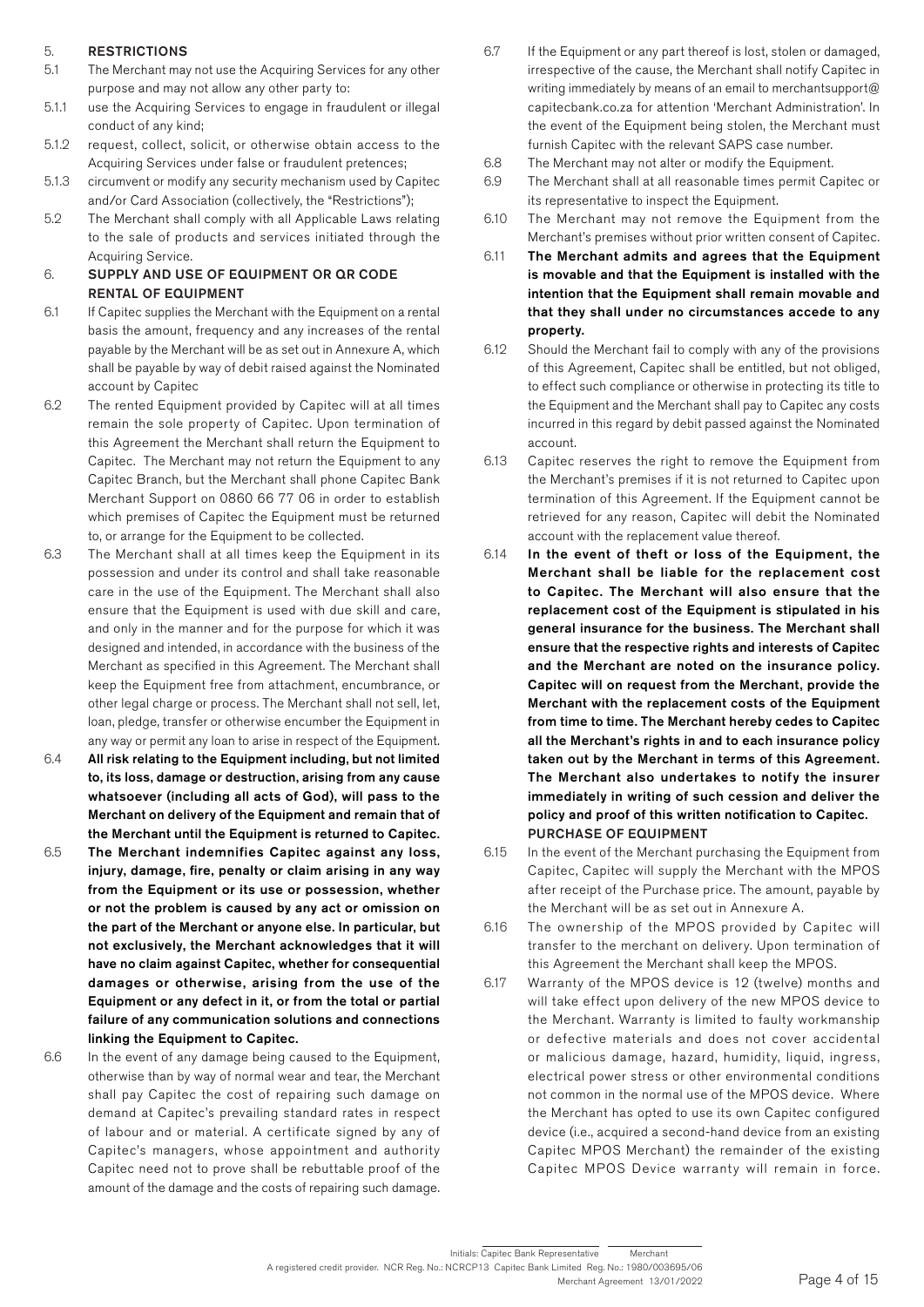- 6.18 All risk relating to the MPOS device including, but not limited to, its loss, damage or destruction, arising from any cause whatsoever (including all acts of God), will pass to the Merchant on delivery of the MPOS device.
- 6.19 The Merchant undertakes to comply with the following obligations in relation to the use and ownership of the MPOS:
- 6.19.1 the Merchant shall not itself adjust, repair or maintain the MPOS and shall not request, permit or authorise anyone other than the Supplier (through Capitec) to carry out any adjustments, repairs or maintenance of the MPOS.
- 6.19.2 the Merchant shall use their best efforts to provide, upon request, Capitec with such information and assistance in regard to the MPOS or services as the Supplier may require, so as to best support Capitec's services.
- 6.19.3 the Merchant shall ensure that only trained employees are allowed to operate or use the MPOS, and that adequate security and control procedures are in place to ensure that no unauthorized third party can have access to or use of the MPOS, or remove the MPOS from the Merchant's premises, or operate the MPOS away from the Merchant's premises.
- 6.19.4 the Merchant shall only use the MPOS for the purpose for which they are provided and in accordance with the relevant operating manuals supplied by Capitec.
- 6.19.5 the Merchant shall not use the MPOS for any illegal or fraudulent purpose.
- 6.19.6 the Merchant shall not use the MPOS in conjunction with any software, or hardware accessory, attachment or additional equipment other than that which has been supplied by or approved in writing by Capitec.
- 6.19.7 The Merchant shall comply, at all times in relation to all of their activities with the MPOS, with all laws, export controls, regulations, rules and obligations regarding such activities, including all rules imposed by Capitec and relevant banking and payment associations, from time to time. The Merchant shall not reverse engineer, decompile, disassemble, translate, modify or alter the Software, or create any derivative works based upon the Software, or any part thereof, or determine or attempt to determine any source code, algorithms, methods or techniques embodied in the Software or any part thereof, without the prior express written consent of both Capitec and Supplier. The Merchant shall not remove from the MPOS, or alter, any trademarks, trade names, logos, patent or copyright notices, or other notices or markings, or add any other notices or markings to the Products, without the prior written consent of both Capitec and Supplier.
- 6.19.8 The Merchant shall undertake to package the MPOS appropriately and sufficiently when sending it by post/courier. MPOS returned under warranty not so packaged will be treated as Merchant Damaged and the warranty voided.
- 6.19.9 The Merchant shall promptly inform Capitec if it becomes aware of any breach of any of the Terms contained in this clause, who shall so inform the Supplier.
- 6.20 All Intellectual Property Rights that exist in relation to the MPOS belong to the Supplier, or its' Manufacturers or their licensors. Nothing in the Terms contained in this Agreement assigns such Intellectual Property Rights to the Merchants and the only right the Merchant has in relation to such Intellectual Property Rights, is the right to use the MPOS in accordance with the terms of this Agreement. The Merchant agrees that Capitec has the right to enforce this provision against the Merchant and that the Merchant shall be liable to the Supplier in relation to any breach of it.
- 6.21 The Merchant shall inform Capitec if it becomes aware of any circumstances where the MPOS (or any part thereof) infringe the Intellectual Property Rights of any third party, or where any third party infringes (or may infringe) any of the Intellectual Property Rights that exist in the MPOS and Capitec shall so inform the Supplier.
- 6.22 Capitec hereby grants the Merchant a non-exclusive sub-license to use the MPOS device for the purpose set out in this Agreement, such sub-license shall not be capable of being sub-licensed and the Merchant agrees to use the MPOS software strictly in accordance with the software license provisions in this Agreement.
- 6.23 The Merchant indemnifies Capitec against any loss, injury, damage, fire, penalty or claim arising in any way from the MPOS or its use or possession, whether or not the problem is caused by any act or omission on the part of the Merchant or anyone else. In particular, but not exclusively, the Merchant acknowledges that it will have no claim against Capitec, whether for consequential damages or otherwise, arising from the use of the MPOS or any defect in it, or from the total or partial failure of any telecommunication lines and connections linking the MPOS to Capitec

### QR APPLICATIONS

In the event of the Merchant using QR APPLICATIONS:

- 6.24 All Transactions will be authenticated either by 3D Secure, AMT or another accepted authentication method as determined by the Issuing Bank.
- 7. BUSINESS OF THE MERCHANT AND PROHIBITED BUSINESS ACTIVITIES
- 7.1 The business of the Merchant is that as described on the cover page of this Agreement or as contained on the Merchant Portal
- 7.2 The Merchant undertakes to enter into Transactions initiated through the Acquiring Service in payment of goods and/or services relating only to the business as described on the cover page, which goods and/or services may not be in contravention of any Applicable Laws
- 7.3 The Merchant shall within 5 (five) Business Days from becoming aware or it reasonably ought to know, notify Capitec in writing should there be any change in the nature and/or classification of the Merchant's business or should there be a change in the ownership of the Merchant business.
- 7.4 In the event of such a change in 7.3, irrespective of any clause to the contrary in this Agreement, Capitec will be entitled to:
- 7.4.1 terminate this Agreement immediately without giving notice or reasons; or
- 7.4.2 continue with this Agreement subject to any amendments that it considers appropriate, including the right of Capitec to require the Merchant to re-sign the necessary agreements and documents and re-assess the Merchant.
- 7.5 The Merchant will ensure that for the duration of this Agreement that it has the necessary licenses, permits and authorisations to conduct its business. The Merchant warrants that it will ensure that any such license or permit granted, is renewed timeously if required by the applicable licensing authority or in terms of applicable legislation.
- 7.6 Prohibited Business Activities
- 7.6.1 The Merchant may not use the Acquiring Service in connection with any of the following businesses or activities:
- 7.6.1.1 the sale of any goods or services that violates any Applicable Law;

A registered credit provider. NCR Reg. No.: NCRCP13 Capitec Bank Limited Reg. No.: 1980/003695/06 Merchant Agreement 13/01/2022 Initials: Capitec Bank Representative Merchant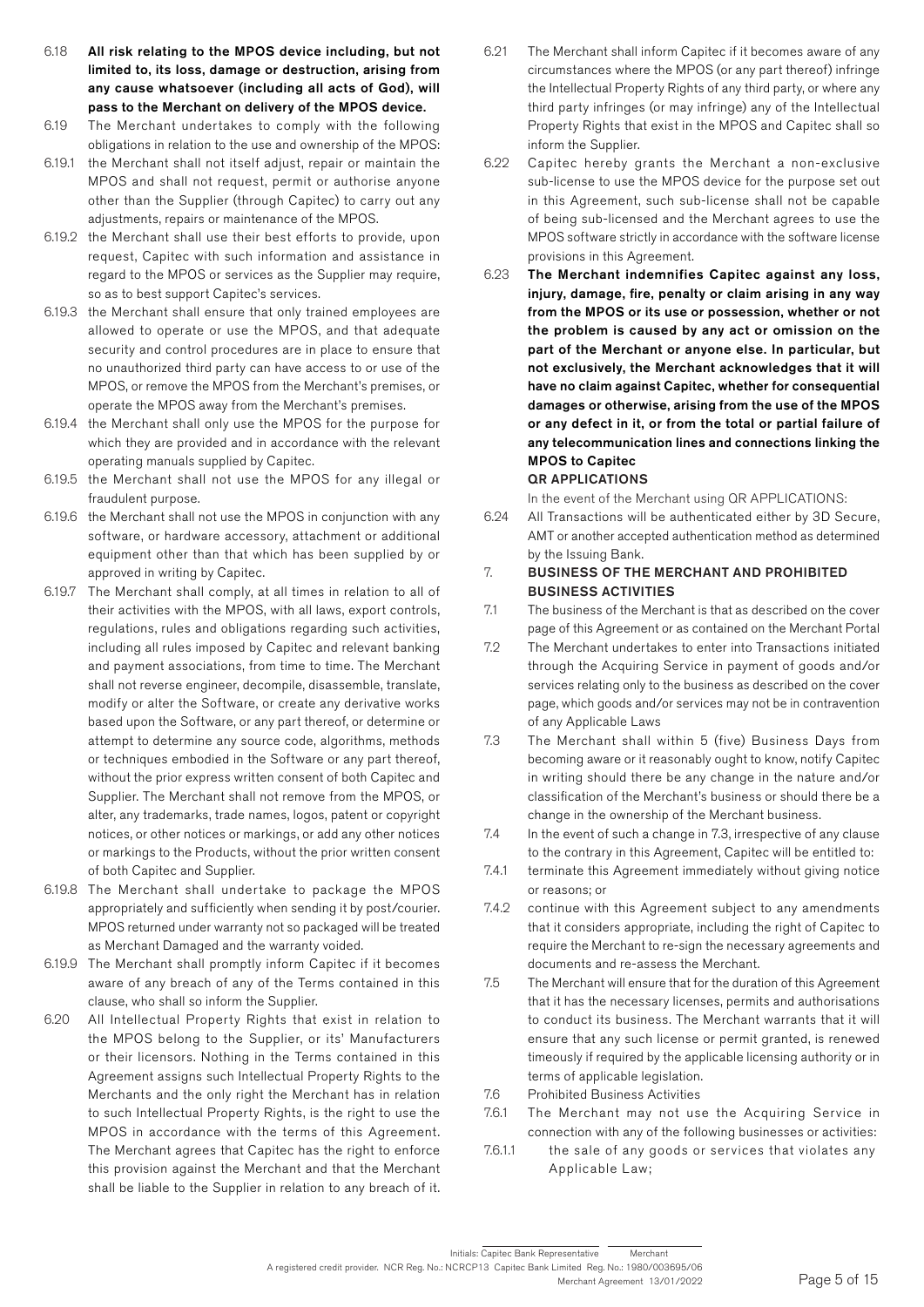- 7.6.1.2 pornography in all media types such as Internet, phone and printed materials, including any depiction of forcible sex or bestiality;
- 7.6.1.3 the sale of illegal pharmaceuticals, illegal drugs and/or drug paraphernalia;
- 7.6.1.4 the sale or marketing of any counterfeit goods;
- 7.6.1.5 illegal gambling, lotteries (including sale of lottery tickets), games of chance (including sweepstakes and raffles), sports forecasting or odds-making;
- 7.6.1.6 any activity violating Applicable Law or industry regulations regarding the sale of tobacco products.
- 7.6.2 Capitec may modify the above list of prohibited businesses and activities at any time. Capitec will immediately terminate the Merchant's use of the Acquiring Services if the Merchant engages in any of the above businesses or activities or any other illegal or inappropriate activity in connection with the Merchant's use of the Acquiring Services, as determined by Capitec in its sole discretion, and reserves the right to take any other corrective action Capitec deems appropriate.
- 7.7 The Merchant will comply with the Value-Added-Tax Act, 89 of 1991

# 8. MERCHANT PERSONAL INFORMATION

- 8.1 To use the Acquiring Service the Merchant must provide Capitec with its Personal Information which Capitec requests when the Merchant applies for the Acquiring Service. If the Merchant does not or cannot provide Capitec with any required Personal Information, Capitec may terminate this Agreement immediately.
- 8.2 The Merchant authorises Capitec to:
- 8.2.1 take all steps as Capitec may deem necessary to verify the Personal Information the Merchant submits;
- 8.2.2 retain and process any Personal Information the Merchant provides;
- 8.2.3 furnish any confidential information relating to any account operated by the Merchant with Capitec for any reason to any person (including, without limitation, any credit bureau) in accordance with generally accepted banking practice; and
- 8.2.4 visit the Merchant's business premises if and when necessary.
- 8.3 The Merchant gives Capitec consent that it may share the Merchant's Personal Information with any third parties to provide the Acquiring Service.
- 8.4 The Merchant grants Capitec consent to disclose the Merchant's Personal Information to any Card Association, Issuer and other financial institution or Bank for use in any fraud prevention schemes.
- 8.5 The Merchant also grants Capitec consent to disclose the Merchant's Personal information to the Member Alert High-Risk System (a system hosted by Mastercard referred to as MATCH which is a database of merchants and individuals who have been terminated by their Acquirers for cause and/or to the Merchant Performance Reporting Service for the purpose of helping Capitec and other Issuers to identify merchants who are, or are suspected of being, or are likely to become, involved in fraud or in any other fraud prevention matter).

### 9. MERCHANT OBLIGATIONS

- 9.1 The Merchant agrees to conclude Transactions in compliance with the terms and conditions of the Agreement and in a manner that complies with all Applicable Laws and Rules.
- 9.2 The Merchant shall, throughout the duration of the Agreement:
- 9.2.1 not conduct unlawful business activities:
- 9.2.2 not violate anti-money laundering laws;
- 9.2.3 ensure that there is due compliance with all the Rules and contact Capitec should the Merchant be unsure what Rules applies to it in its capacity as a merchant;
- 9.2.4 honour each Transaction with a Customer;
- 9.2.5 not discriminate against any Customer by setting a minimum or maximum Transaction amount as a condition of honouring a Transaction;
- 9.2.6 be responsible for the Bank charges incurred on the Nominated Account;
- 9.2.7 advise Capitec immediately if it is placed under liquidation, sequestration or business rescue or where any of the foregoing is imminent;
- 9.2.8 accept full responsibility for its actions, as well as the actions of its employees and its third party service providers at all times. In other words, if the Merchant employee uses the Acquiring Service to commit fraud, the Merchant will take responsibility for the consequent losses;
- 9.2.9 accept full responsibility for, and as far as the law allows, indemnify and hold Capitec harmless against any fines and penalties imposed upon Capitec and/ or the Merchant, arising out of the Merchant's, its employees' or its third-party service provider's actions and/or omissions;
- 9.2.10 provide Capitec within 5 (five) Business Days with any information and documentation Capitec may reasonably require from time to time;
- 9.2.11 provide reasonable and necessary support to assist Capitec to fulfil its obligations in terms of the Agreement;
- 9.2.12 provide 5 (five) Business Days' prior written notification to Capitec of any changes to the following (without any limitation):
- 9.2.12.1 a change in the business of the Merchant that may impact the availability and provisioning of the Acquiring Services by Capitec;
- 9.2.12.2 a change of address or contact details of the Merchant; and
- 9.2.12.3 a change in the banking details of the Nominated Account.
- 9.3 The Merchant must check all Transaction details and Transaction reports and notify Capitec of any alleged discrepancies immediately when the Merchant becomes aware of the discrepancies, but by no later than 30 (thirty) days after the date of the relevant Transaction(s).
- 9.4 The Merchant undertakes to display all promotional material that Capitec supply to the Merchant, indicating Card Association acceptance, and to replace or remove such material immediately when Capitec request the Merchant to do so.
- 9.5 The Merchant may not charge more than the Merchant's normal cash price for the goods and/or services in order to subsidise any fees or costs the Merchant may incur when processing Transactions.
- 9.6 Should Capitec introduce new capabilities to the Acquiring Services, the Merchant undertakes to operate these in a diligent manner with the necessary skill and care.
- 9.7 The Merchant shall perform all obligations to Customers in relation to a Transaction immediately after any such Transaction has been successfully completed including the dispatch or fulfilment of goods or services agreed to be supplied; dispatch the goods and/or services as soon as reasonably practicable after the Merchant receives an authorised Receipt, unless the Customer has agreed to a delayed delivery of goods or performance of services that was properly disclosed to the Customer by the Merchant at the time of the Transaction;
- 9.8 The Merchant may use the Acquiring Services only within the Republic of South Africa.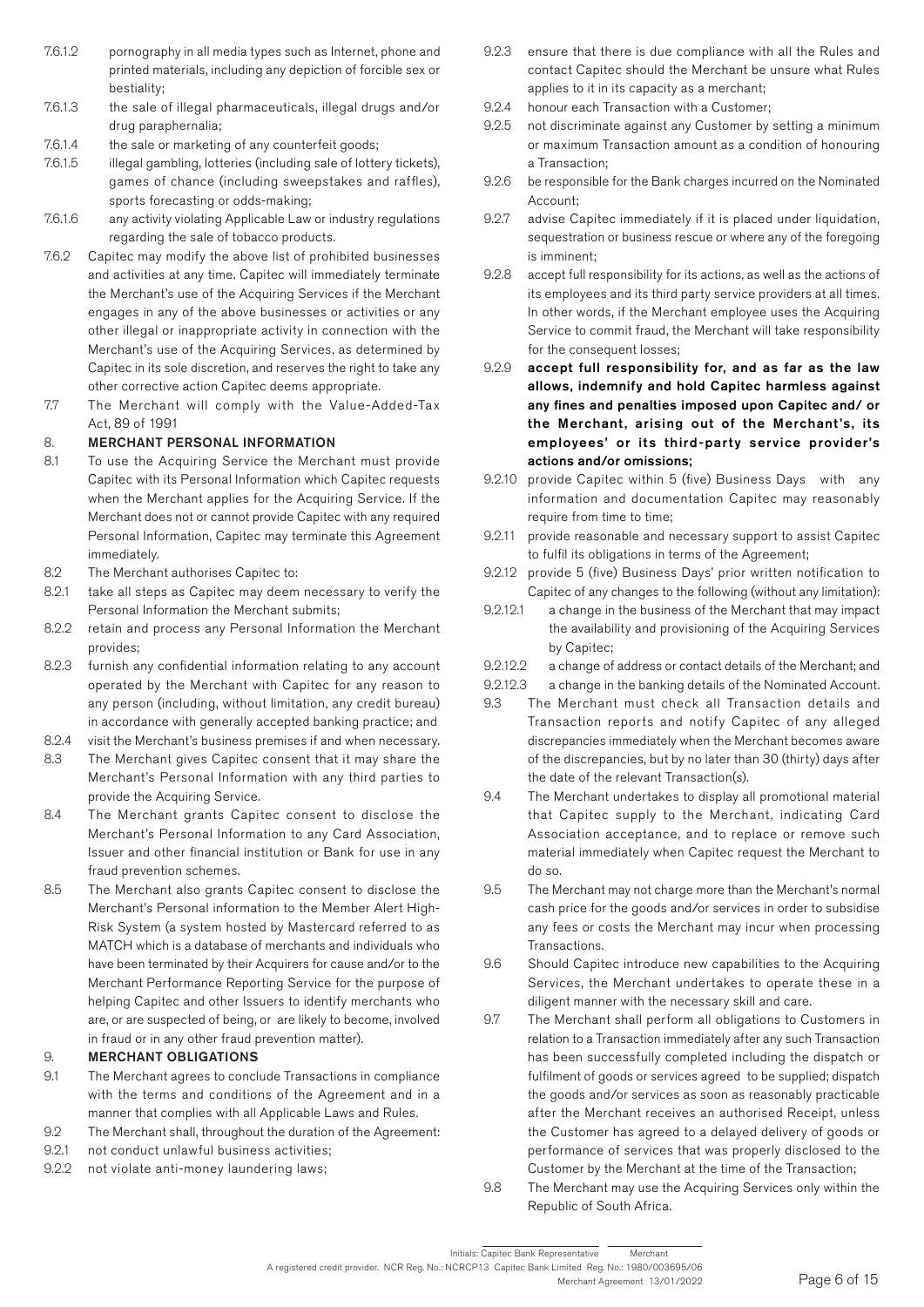- 9.9 If the Merchant is unable to process Transactions for any reason the Merchant will, immediately upon becoming aware thereof, notify Capitec by phoning 0860 66 77 06 or sending an email to merchantsupport@capitecbank.co.za.
- 9.10 The Merchant acknowledges that the Merchant will be responsible for the cost of the infrastructure required for the Card Machine to operate and communicate with Capitec (for example extension leads, double adaptors, cost associated with communications etc.);
- 9.11 The Merchant shall not disclose the Floor limit to any third party;
- 9.12 Card Machine rolls shall be exclusively supplied by Capitec to the Merchant at Capitec's prevailing rate from time to time, which rate is set out in Annexure A;
- 9.13 The Merchant may return Cards that are left at a Merchant's location to the Cardholder if the Cardholder provides positive identification. If the Cardholder does not claim the Card by the close of the next business day, it must be cut in half and mailed to the address details as reflected on the reverse of the Card.
- 9.14 The Merchant undertakes to Process Personal Information in compliance with Data Protection Legislation.

### 10. AUTHORISATION

- 10.1 The Merchant shall ensure that online Authorisation is obtained for each respective Transaction undertaken by the Merchant in accordance with the Agreement;
- 10.2 The Merchant may not split or disguise Transactions or act in a way to avoid having to obtain Authorisation in respect of a Transaction;
- 10.3 If the Merchant does not obtain Authorisation and the Transaction is honoured by Capitec, such honouring will not relieve the Merchant from its obligation to obtain Authorisation for any subsequent Transactions.
- 10.4 Irrespective of the fact that Capitec has authorised a Transaction, all the provisions of this Agreement will still apply to such Card Transaction.
- 10.5 Chip Cards and "Tap to Pay" capabilities will determine whether to obtain an online/offline Authorisation before the completion of the Transaction and will be determined by the Issuing Bank

### 11. CARD-NOT-PRESENT TRANSACTIONS

- 11.1 The Merchant may process Card-not-present Transactions only with the written consent of Capitec, which consent will be given at Capitec's sole discretion.
- 11.2 The Merchant must enter the following information into the Card Machine to obtain Authorisation:
- 11.2.1 Card number
- 11.2.2 Expiry date; and
- 11.2.3 CVV/CVC/4DBC number
- 11.3 For Card Not Present sales the Merchant must:
- 11.3.1 write the Cardholder's name and Card number on the sales voucher, as well as the address to which the goods are to be dispatched;
- 11.3.2 label the sales voucher a Card Not Present Transaction and ensure that it is signed by the Merchant (or authorised official) in the Cardholder's signature block on the Transaction voucher;
- 11.3.3 retain the order form bearing the Cardholder's signature and attach it to the Transaction voucher; and
- 11.3.4 in the case of telephone orders, also record on the sales voucher the Cardholder's contact details (telephone number or email address) and the time and date of the telephone order.
- 11.4 The Merchant will be liable for the amount reflected on the Transaction voucher should the Cardholder subsequently repudiate or dispute any Card Not Present Transaction.
- 11.5 The Merchant may only retain, record, disclose or use the CVV/CVC/4DBC number, the expiry date of the Card or the Card number in accordance with the terms of this Agreement and the rules of the Card Association and not for any other purpose. Any retention, recording, disclosure or usage contrary to the aforesaid purpose is in direct violation of PCI DSS rules. All fines imposed by the Card Association as a result of such violation will be charged to the Merchant.

### 12. TRANSACTING WITH CUSTOMERS

- 12.1 Each Transaction with a Customer is subject to the Merchant's specific terms and conditions and is a contractual relationship directly between the Merchant and the relevant Customer.
- 12.2 The Merchant is responsible for checking the details of each Transaction. Capitec will process the Transaction and provide Acquiring Services. Capitec is not responsible for any loss which the Merchant suffers if the details of a Transaction are incorrect.
- 12.3 The Merchant shall only accept and process cards that are:
- 12.3.1 genuine, signed, correct and valid:
- 12.3.2 issued by a Bank or a Card issuer in its original form;
- 12.3.3 authorised for use by Capitec;
- 12.3.4 presented by the Cardholder;
- 12.3.5 not discriminate against Cards issued by the same Card Association;
- 12.4 in case a refund is required the Merchant shall:
- 12.4.1 process a refund for the Transaction, on the Card on which the original Transaction was processed, if the Card allows the Transaction type.
- 12.4.2 give a refund if the Card does not allow a refund Transaction
- 12.4.3 give a refund where the Merchant has opted not to have refund Transactions activated on the Card Machine of where the MCC has been blocked for refunds.
- 12.5 The Merchant shall under the following circumstances refund the Cardholder for goods and services:
- 12.5.1 damaged goods;
- 12.5.2 proof of non-delivery; and
- 12.5.3 wrong delivery of a specified order.
- 12.6 The Merchant shall in terms of this agreement:
- 12.6.1 ensure that the amount entered on the Card Machine is the correct amount, corresponding with the price of the goods and/or services;
- 12.6.2 attempt to retain a Cardholder's Card if the Card Machine requests the Merchant to retain the Card or Capitec Merchant Support instructs you to do so;
- 12.6.3 not under any circumstances attempt, cause to attempt or assist any other person to attempt, or be allowed or entitled in any way whatsoever to store Track 1 or Track 2 information with the exception of the data required for reconciliation purposes in terms of the Rules;
- 12.6.4 not retain or store Card Verification Value 2 (CVV2) or CVC data electronically subsequent to the Authorisation of a Card Transaction;
- 12.6.5 may not sell, provide or exchange any information relating to the Card unless this is done with the written consent of Capitec;
- 12.6.6 ensure that all Merchant employees receive training with regard to fraud prevention and how to use the Card Machine;
- 12.6.7 not swipe his/her personal Credit Card on the Card Machine.
- 12.7 With regards to EMV Chip Card Transactions the Merchant will process EMV Chip Card Transactions as follows:

A registered credit provider. NCR Reg. No.: NCRCP13 Capitec Bank Limited Reg. No.: 1980/003695/06 Merchant Agreement 13/01/2022 Initials: Capitec Bank Representative Merchant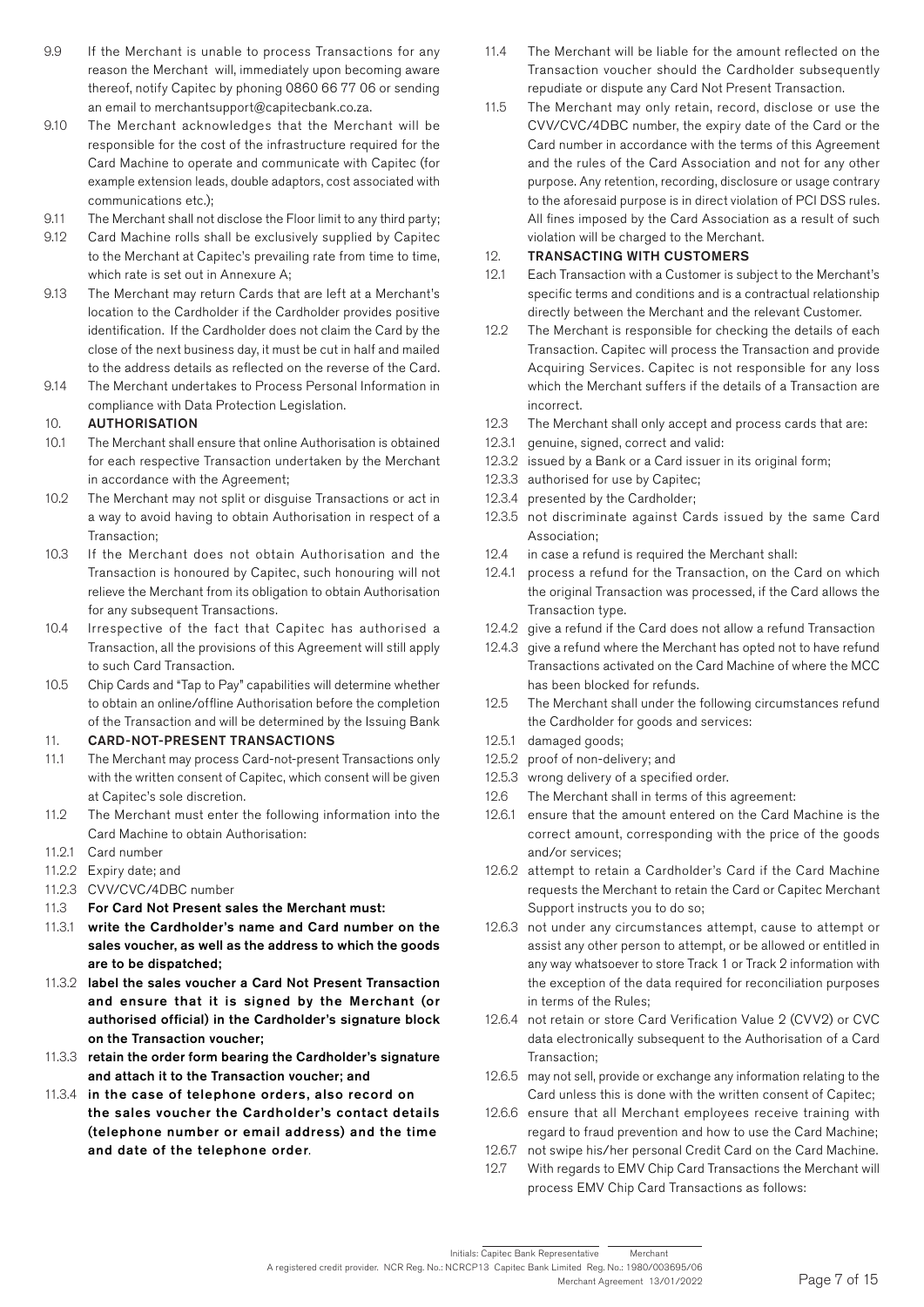- 12.7.1 The Cardholder shall be present when the Card is being processed and shall verify the Card Transaction by entering his/her valid PIN on the Card Machine
- 12.7.2 The Cardholder under all circumstances will be requested to key in his or her PIN on a pinpad provided by the Merchant;
- 12.7.3 The Merchant shall ensure that Card Transactions are performed in a secure environment;
- 12.7.4 Should Capitec request information regarding a Card Transaction, the Merchant shall provide such information in the form of a Transaction voucher within 3 (three) business days of the request;

In the event that the chip on a Chip Card fails, the Merchant may process a Fallback Transaction. In order to prevent fraudulent Transactions, the Merchant must ensure, when processing a Fallback Transaction that a valid Card is presented for payment by the Cardholder.

- 12.7.5 An EMV Transaction will be incomplete under one or more of the following circumstances:
- 12.7.5.1 If the Card is pulled out of the slot of the Card Machine before the Card Transaction is completed;
- 12.7.5.2 If the chip technology fails during the processing of the Card Transaction;
- 12.7.5.3 If the telecoms are interrupted during the Card Transaction flow.

### 13. CAPITEC OBLIGATIONS

Capitec must for the term of this Agreement, against proper performance by the Merchant:

- 13.1 Provide the Acquiring Services subject to the terms of this Agreement and the Equipment to the Merchant on the basis as set out in Annexure A and as amended from time to time;
- 13.2 Provide the Merchant with a Merchant Supervisor PIN;
- 13.3 Maintain and service the Equipment subject thereto that the Merchant will be liable to pay Capitec the costs for all such repairs, replacements and/or services caused by the negligence of the Merchant, which costs will be at Capitec's standard tariff from time to time;
- 13.4 Provide the Merchant with reasonable technical support via telephone or email to resolve any faults relating to the use of the Acquiring Services.
- 13.5 Provide training to the Merchant's employees with regard to fraud prevention and how to use the Card Machine and Merchant Supervisor PIN at installation as well as on an ongoing basis thereafter as requested and/or required by the Merchant.
- 13.6 Where the Merchant, as a result of an act or omission of the Merchant, requires Capitec to provide technical support at its premises, the Merchant shall be liable to pay Capitec a reasonable call-out charge for such technical support.
- 13.7 Capitec will use its reasonable endeavours to assist the Merchant with settlement disputes insofar as the provision of information reasonably requested by the Merchant in relation to such disputes is concerned. The Merchant must escalate all queries to merchantsupport@capitecbank.co.za or phone 0860 66 77 06.
- 13.8 Capitec will provide the Merchant with access to the Merchant Portal.
- 13.9 Capitec will provide the Merchant with the necessary promotional material, subject to Capitec's Intellectual Property Rights.
- 13.10 Capitec will process Transactions that purportedly come from the Merchant and Capitec will collect, analyse and relay information generated in connection with Transactions.
- 13.11 Capitec may on reasonable grounds withhold Settlement of Transactions and/or decline any Authorisation.
- 13.12 Capitec may monitor the Merchant's Transactions and may suspend or terminate the Acquiring Service if there is a high level of Chargebacks or suspected fraudulent activity.
- 13.13 Capitec will keep a record of Transactions and the Merchant will have access to such record through the Merchant Portal.
- 13.14 Capitec reserve the right to apply Nett-settlement in its sole discretion.
- 13.15 Subject to Capitec's right of Nett-Settlement in clause 13.14, Capitec will do the Settlement.
- 13.16 Comply with PCI DSS and acknowledge responsibility for the security of the Cardholder data that we process, transmit and store on behalf of the Merchant.

# 14. COMMENCEMENT AND DURATION

- 14.1 Notwithstanding the date of signature, this Agreement shall come into effect on the date on which the suspensive condition in clause 14.3 is fulfilled or waived by Capitec ("Effective Date"), as the case may be, and shall continue for an indefinite period thereafter. Either party shall have the right to terminate this Agreement at any time by giving 30 (thirty) days prior written notice to the other party. The Merchant shall still be liable for the full monthly rental amount in the event that the Card Machine be returned prior to the expiry of the 30 (thirty) days notice.
- 14.2 Notwithstanding clause 14.1 above, Capitec reserves the right to cancel this Agreement with immediate effect and without liability, upon written notice to the Merchant in the event of a breach by the Merchant of any term or condition of this Agreement or if the Merchant does not use the Acquiring Service for more than 3 (three) consecutive months.
- 14.3 This Agreement is subject to the fulfilment of the condition precedent that the Merchant's application to become a Capitec Merchant is approved by Capitec within 20 (twenty) Business Days of signing this Agreement. This suspensive condition is stipulated for the benefit of Capitec who shall be entitled, in writing only, to waive compliance with same or extend the date by when it is to be fulfilled. Unless the condition is fulfilled, by the date set out above (or such later date as Capitec may extend it to in writing from time to time) then this Agreement shall be of no force or effect. Should this Agreement become of no force or effect by reason of the provisions of this clause 14.3 then the parties shall be restored, as near as may be possible, to the position in which they would have been had this Agreement not been entered into and neither party shall have any claims against the other, except for a failure by a party to comply with its obligations in terms of this clause.
- 14.4 Termination of this Agreement shall not affect any existing obligations.

# 15. PRESENTATION OF TRANSACTION FOR PAYMENT

- 15.1 The Merchant must ensure that all Transactions are electronically transferred to Capitec within 1 (one) day of the Transaction date.
- 15.2 Capitec will credit the Nominated account with the amount of the Card Transaction on the day following the day of receipt of the electronically transferred Card Transactions if such day is a Banking Day. If the day of receipt is not a Banking Day, the Nominated account will be credited on the next Banking Day following the receipt day.
- 15.3 On presentation of Transactions for payment, the Merchant is deemed to warrant that:
- 15.3.1 the Transaction has been submitted by the Merchant;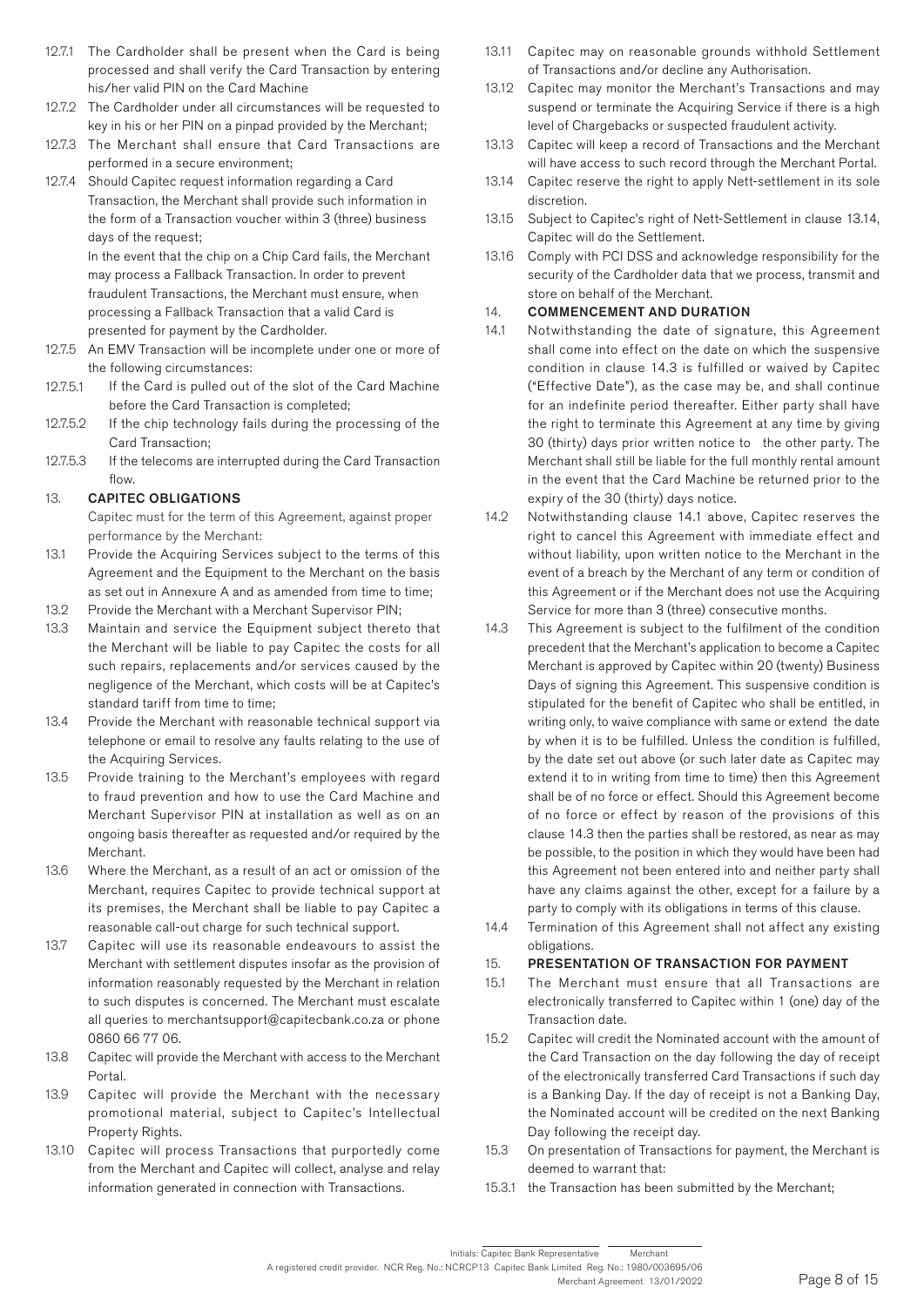- 15.3.2 goods or services to the value of the Transaction have been supplied and no additional charges have been included;
- 15.3.3 the information printed on the Transaction voucher is true and correct; and
- 15.3.4 there has been due compliance with all the provisions of this Agreement.
- 15.4 Capitec reserves the right to Nett-Settle the Merchant at Capitec's sole discretion.
- 15.5 Capitec reserves the right to withhold settlement of a given Batch or part thereof while investigating potential irregularities.
- 15.6 The Merchant must query any Settlement that does not reflect in the Nominated Bank Account within a period of 7 (seven) days of the date of the Transaction.

### 16. INVALID CARD TRANSACTIONS

- 16.1 A Transaction is invalid if:
- 16.1.1 the underlying commercial transaction is or appears to be illegal and/or unenforceable;
- 16.1.2 the Transaction voucher is incomplete;
- 16.1.3 the copy of the Transaction voucher provided by the Merchant is not identical to the copy provided by the Cardholder;
- 16.1.4 the Card has expired at the time of the Card Transaction;
- 16.1.5 the Merchant accepts a mutilated, defaced, blank or illegible Card;
- 16.1.6 the Merchant fails to transfer the Transaction to Capitec in terms of clause 15.1;
- 16.1.7 the Merchant accepts a Credit Card to collect or refinance an existing debt;
- 16.1.8 the Merchant submits a Transaction on behalf of another party;
- 16.1.9 the Merchant fails to adhere to the provisions of this Agreement;
- 16.1.10 the Transaction is identified as being fraudulent in terms of clause 17;
- 16.1.11 the Merchant processes a Transaction without obtaining Authorisation when the Transaction exceeds the Floor limit.
- 16.1.12 Card Not Present Transaction is concluded with a Cardholder;
- 16.1.12.1 without indicating all necessary details on the sales voucher; or
- 16.1.12.2 the Merchant fails to retain the signed order form as required for Card Not Present Transactions;
- 16.2 The value of an invalid Transaction shall be immediately repayable and may be debited against the Merchant's Nominated account at any time or be recovered from the Merchant in any other way.
- 17. FRAUDULENT OR SUSPICIOUS TRANSACTIONS
- 17.1 For purposes of this clause the term "fraudulent transaction" will mean any Transaction which would constitute fraud in terms of the common law or any applicable statute (whether an Authorisation has been issued by Capitec or not) and will include any purchase and/or Transaction arising from the use of the Card by a person other than the authorised Cardholder.
- 17.2 Capitec reserves the right not to credit the Nominated account with the value of any Transaction where Capitec, in its sole discretion, suspects fraud.
- 17.3 Capitec will be entitled to debit the Nominated account at any time with the value of all suspected fraudulent Transactions sent to Capitec by the Merchant as well as a fee for the costs of processing such fraudulent Transaction. Such fee will be equal to or higher than the amount of the Merchant commission which would have been payable on the Transaction. The onus shall be on the Merchant to show that such Transaction is not a fraudulent Transaction.

### 18. FEES

- 18.1 The Merchant hereby grants Capitec the right and authority to debit the Merchant's Nominated Account (in terms of the Debit Order Authorisation attached hereto Annexure B) monthly with:
- 18.1.1 the Merchant Commission fees and Equipment rental charges set out in Annexure A;
- 18.1.2 reversals, overpayments, disputes or Chargebacks;
- 18.1.3 any fines levied by any Card Association, any penalty fees or assessment fees charged to Capitec as a result of the Merchant's non-compliance with this Agreement or the Rules;
- 18.1.4 the costs of any call out and/or Ad Hoc charges; and
- 18.1.5 any other costs, charges or recoveries payable in terms of this Agreement.
- 18.1.6 The full amount of any Card Not Present Transaction in the event of a subsequent dispute about the Transaction; and
- 18.2 The Merchant agrees that Capitec shall have the right to recover from the Merchant and may continue to debit the Nominated Account after termination of this Agreement, with any outstanding amounts, including but not limited to the amounts in clause 18.1 until all moneys owed by the Merchant to Capitec are paid in full.
- 18.3 The Merchant must ensure that it retains sufficient funds in its Nominated Account at all times to cover the amounts that are due to Capitec, including any Losses.
- 18.4 The rights granted to Capitec in this clause shall survive termination of this Agreement.
- 18.5 Capitec may, in its sole discretion and from time to time, increase or decrease the Merchant Commission fees and charges in Annexure A. Capitec will notify the Merchant of the increase or decrease 30 (thirty) Calendar Days before the effective date thereof.
- 18.6 Capitec reserves the right to charge the Merchant other fees at any time, but will notify the Merchant of such fees 30 (thirty) Calendar Days before they become applicable.
- 18.7 All amounts specified in Annexure A excludes VAT and are payable free of deduction or set-off.
- 18.8 If Capitec does not provide you with a statement it will not constitute a waiver of Capitec's right to claim the Merchant Commission fees or charges payable by you in terms of this Agreement.

### 19. CHARGEBACK AND DISPUTED TRANSACTIONS

- 19.1 Any Transaction may be charged back to the Merchant by reason of:
- 19.1.1 a Customer disputing a Transaction;
- 19.1.2 a Transaction reversal;
- 19.1.3 actual lack of Authorisation;
- 19.1.4 unlawful or suspicious Transactions; or
- 19.1.5 Transactions processed outside the terms of the Agreement.
- 19.2 It is the Merchant's responsibility to request Transaction information from Capitec if a Customer disputes a Transaction or raises a Chargeback.
- 19.3 The Merchant will be liable to Capitec for the full amount of the Chargeback as well as any associated fees, penalties and charges.
- 19.4 Capitec will be entitled to debit the Nominated Account with an amount equal to the amount of the Chargeback.
- 19.5 Capitec may hold the Transaction Value in advance for potential Chargebacks until the Chargeback process has been completed.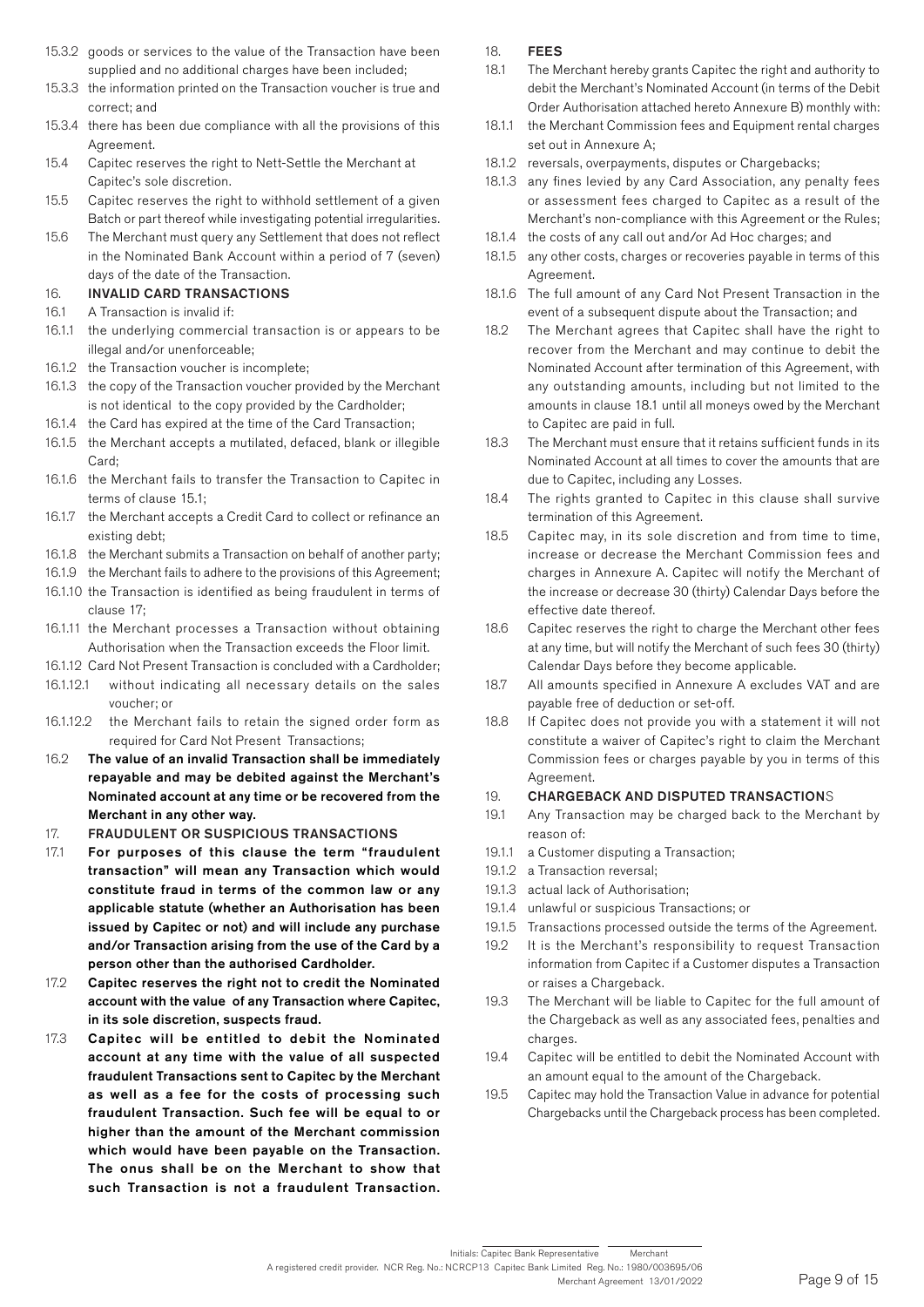19.6 The Merchant agrees that it will assist Capitec to investigate any Transactions and that Capitec will share the Merchant's Personal Information with the relevant Customers, Issuers, Banks and other financial institutions and regulators as required to investigate a Chargeback.

### 20. INTELLECTUAL PROPERTY RIGHTS

- 20.1 All Intellectual Property Rights in and to Acquiring Services and Merchant Portal belong to Capitec and the Merchant does not have any Intellectual Property Rights thereto or in any improvements or variations that may be made to it.
- 20.2 The Merchant shall not use Capitec's name, trademark or trade name, whether registered or not, in publicity releases, advertising or in any other manner, without having secured the prior written approval of Capitec. Where Capitec has provided the Merchant with written approval as contemplated above, the Merchant shall in no way represent, except as specifically permitted by Capitec, that it has any right, title or interest in or to the name, trademark or trade name, whether registered or not.
- 20.3 The Merchant indemnifies Capitec against all actions, claims, costs, demands, expenses and other liabilities suffered or incurred by Capitec as a result of any thirdparty claims initiated and/or instituted against Capitec relating to the Merchant's unauthorised use of the Acquiring Services and Merchant Portal, the contents therein or any other Intellectual Property Rights flowing from them.
- 20.4 Nothing contained in this Agreement shall be construed as granting, by implication or otherwise, any license or right to use any Intellectual Property without the express permission of Capitec or such party that may own the trademark.
- 20.5 Any breach of this clause 20 entitles Capitec, in addition to Capitec's other remedies available in law, to take legal action against the Merchant without prior written notice and the Merchant agrees to reimburse the costs associated with such legal action on an attorney and own client scale.
- 20.6 Subject to any Intellectual Property Rights held by any other third parties, Capitec retains all Intellectual Property and Intellectual Property Rights in and to all Intellectual Property in connection with the Acquiring Services

### 21. COOLING-OFF PERIOD

21.1 If Capitec approached the Merchant in person or by mail or other electronic communication to promote the Acquiring Services and this Agreement is a result of such promotion, the Merchant has the right to cancel this Agreement by written notice, within 5 (five) Business Days after the date on which this Agreement was concluded or the Equipment was delivered to the Merchant.

### 22. CONFIDENTIAL INFORMATION

- 22.1 The Merchant hereby authorises Capitec to request, receive and collect any confidential information from any credit bureau or other person for the purposes of assessing the Merchant's application, reviewing the Merchant's performance under this Agreement and to disclose the Merchant's confidential information to any credit bureau, any fraud prevention service or to any of Capitec's service providers, sharing positive and adverse information.
- 22.2 It is specifically recorded that if the Merchant is in default of its obligations in terms of this Agreement, Capitec may disclose the Merchant's confidential information about the manner in which the Merchant conducts its accounts to credit bureaus.
- 22.3 The Merchant acknowledges that all data, material and information, provided to the Merchant by Capitec, or to which the Merchant has or will come into its possession or knowledge,

or to which it may be exposed, shall constitute confidential and proprietary information, and where applicable, Intellectual Property belonging to Capitec, which disclosure to or use by third parties will be damaging to Capitec.

- 22.4 The Merchant therefore agrees to hold such material and information in strictest confidence, not to make use thereof other than for the performance of this Agreement, to release it only to employees reasonably requiring such information in the execution of their duties and not to release or disclose it to any other person, unless so required by law.
- 22.5 Confidential and proprietary information will not include any information which:
- 22.5.1 at the time of disclosure, is generally known by the public without breaching the provisions of this Agreement; or
- 22.5.2 is known to or in the Merchant's possession before it is received from Capitec (save where it was previously received by the Merchant under an obligation of confidence).
- 22.6 The confidentiality obligations under this Agreement shall survive the termination of this Agreement for any reason whatsoever.

### 23. IT FACILITIES

The Merchant shall obtain, at its own costs and expense:

- 23.1 its own hardware and software, including current virus protection and firewall software;
- 23.2 adequate and reliable Internet access and available data and adhere to any guidance that Capitec may provide in this regard from time to time; and
- 23.3 all telecommunication facilities, services, products and other equipment needed to access the Internet for example SIM cards and Wi-Fi ("IT Facilities").
- 23.4 If the Merchant is unable to process Transactions for any reason the Merchant will, immediately upon becoming aware thereof, notify Capitec by phoning 0860 66 77 06 or sending an email to merchantsupport@capitecbank.co.za.
- 23.5 The Merchant acknowledges that by using the Acquiring Services, it may incur Internet access charges, service provider charges and data usage charges and that payment of any such charges is the Merchant's sole responsibility.
- 24. WARRANTIES AND DISCLAIMERS
- 24.1 Merchant's Warranties
- 24.1.1 The Merchant represents and warrants to Capitec that:
- 24.1.1.1 the information the Merchant provides to Capitec in connection with the use of the Acquiring Services are complete, true and correct;
- 24.1.1.2 it will comply with this Agreement and all Applicable Laws relating to the sale of products and services to Customers;
- 24.1.1.3 it is not engaged in any activity prohibited by clause 7.6;
- 24.1.1.4 it has the right, power, and ability to enter into and perform under this Agreement;
- 24.2 Disclaimers
- 24.2.1 The Acquiring Services is provided "as is," "as available," and "with all faults" and the entire risk as to the quality and performance of the Acquiring Services is with the Merchant. All warranties with respect to the Acquiring Services, express or implied, including any warranties of fitness for purpose , quality of information, title, and fitness for a particular use or purpose are disclaimed.
- 24.2.2 Capitec make no guarantees and disclaim any and all implied warranties or representations about the Acquiring Services and its accuracy, relevance, timeliness, or completeness. Capitec do not warrant that the Acquiring Services will be error free or uninterrupted or will function to meet the Merchant requirements.

Initials: Capitec Bank Representative Merchant

A registered credit provider. NCR Reg. No.: NCRCP13 Capitec Bank Limited Reg. No.: 1980/003695/06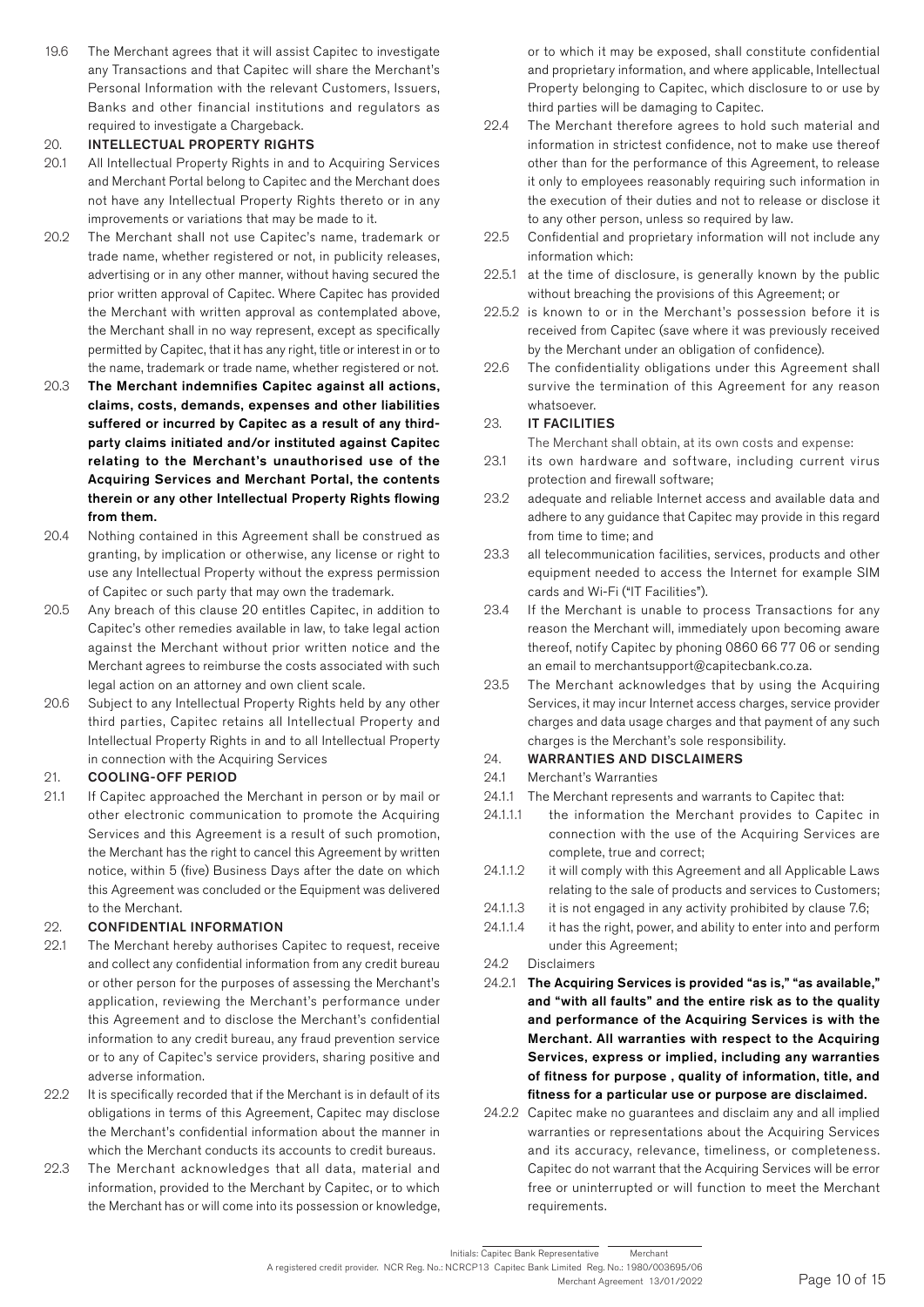- 24.2.3 It is the Merchant's sole responsibility to determine whether the Acquiring Services is suitable and adequate for its needs. The Merchant acknowledges that the provisions of this clause are a material inducement and consideration to Capitec to provide the Acquiring Services.
- 24.2.4 Capitec will not accept liability for incorrect Transaction details the Merchant submits to Capitec. If the Merchant does not notify Capitec of changes to the Merchant's contact details, Capitec will not be liable
- 24.2.5 for any loss the Merchant may suffer if Capitec cannot contact the Merchant or if the Merchant does not receive notifications or other documents or information from Capitec.
- 25. LIMITATION OF LIABILITY AND INDEMNITIES
- 25.1 To the extent permitted by Applicable Law and regardless of whether any remedy in this Agreement fails of its essential purpose or otherwise, Capitec or any of its, employees, agents, directors, officers, subcontractors, successors and assigns ("Indemnified Parties") shall not be liable to the Merchant for any direct, indirect, special, consequential, or any other damages whatsoever, including without limitation, any property damage, loss of use, loss of business, economic loss, loss of data, or loss of profits, without regard to the form of action (including, but not limited to, contract, negligence, or other actions) arising out of or in connection with (a) this Agreement; or (b) the unauthorised access by any party to Capitec's services and systems, including the Merchants Personal Information; even if any of the Indemnified Parties have been advised of the possibility of those damages. The Merchant waives any and all claims, now known or later discovered, that it may have against the Indemnified Parties arising out of its use of the Acquiring Services.
- 25.2 The Merchant agrees to defend, indemnify and hold harmless the Indemnified Parties from and against and all claims, liabilities, damages (actual and consequential), Losses, fines and expenses (including but not limited to legal and other professional fees) arising from or in any way related to: (a) the Merchant's use of the Acquiring Services, (b) the Merchants breach of this Agreement, (c) the Merchant or any of its staff's negligence, fraud wilful misconduct; and (d) claims of intellectual property infringement, breach of privacy, or violation of any Applicable Law.
- 25.3 You indemnify Capitec against:
- 25.3.1 any liability arising from any dispute the Merchant may have with a Customer in respect of any goods and/or services the Merchant sells the Customer using the Acquiring Service;
- 25.3.2 any claim by a Customer pertaining to the Merchant's use of the Customers Personal Information;

# 26. AMENDMENT AND CHANGES

- 26.1 Capitec reserves the right to amend the terms of this Agreement upon 20 (twenty) Business Days written notice to the Merchant. If the Merchant does not accept the amendments to this Agreement it shall be entitled to terminate this Agreement within the 20 (twenty) Business Days' notice period, failing which, the Merchant shall be deemed to have accepted all amendments.
- 26.2 Capitec may discontinue, modify or change the Acquiring Services at any time. Such change may also require the Merchant to update its IT Facilities at the Merchant's own cost so that it remains compatible and interfaces correctly with the Acquiring Services. Capitec will have

no liability or obligation to the Merchant with regard to any modifications or changes it makes to the Acquiring Services.

# 27. TERMINATION AND SUSPENSION

- 27.1 Capitec may, in its sole discretion, immediately suspend the Merchant's use of the Acquiring Services and/or cancel the Agreement with 20 (Twenty) Business Days written notice if (i) the Merchant's contact information is not up-to-date or the Merchant does not respond to communications directed to the Merchant; (ii) the information the Merchant has provided to obtain the Acquiring Services is false, inaccurate, not current, or incomplete; (iii) the Merchant is engaged in any prohibited activity; (iv) the Merchant does not use the Card Machine for more than 3 (three) months; or (v) the Merchant has breached, or Capitec reasonably believes the Merchant is about to breach, any of the terms or conditions of this Agreement or any other agreement between the Merchant and Capitec.
- 27.2 The Merchant may terminate this Agreement for any reason at its convenience, by sending a written notice to Capitec at merchantsupport@capitecbank.co.za with the word "cancellation" in the subject line and by ceasing all use of the Acquiring Services.
- 27.3 On the termination of this Agreement for any reason, the rights and licenses granted to the Merchant will immediately terminate, the Merchant shall immediately cease all use of the Acquiring Services, and the provisions contained in this Agreement that by their nature and context are intended to survive the termination of this Agreement shall survive.

### 28. NOTICES

- 28.1 The Merchant chooses the address as stated on the first page of this Agreement as the Merchant's domicilium citandi et executandi ("domicilium") for the purpose of this Agreement.
- 28.2 Capitec chooses 5 Neutron Road, Techno Park, Stellenbosch as Capitec's domicilium for the purpose of this Agreement.
- 28.3 The parties will be entitled, by written notice to the other, to change its domicilium, provided that such address must always be a street address within the Republic of South Africa.

### 29. GENERAL

- 29.1 No waiver and/or amendments of this Agreement will be allowed, except as set out in clauses 14, 26 and Annexure A to this Agreement, and in writing and signed by both parties.
- 29.2 The Merchant's rights and obligations in terms of this Agreement may not be transferred or assigned without Capitec's prior written consent.
- 29.3 If this Agreement is regulated by or subject to the Consumer Protection Act 69 of 2009 ("CPA"), it is not intended that any provision of this Agreement contravenes any provision of the CPA. All provisions in this Agreement must be treated as being qualified, to the extent necessary, to ensure that the provisions of the CPA are complied with.
- 29.4 No Provision in this Agreement:
- 29.4.1 does or purports to limit or exempt Capitec from any liability (including, for any Loss directly or indirectly attributable to the gross negligence or wilful default of Capitec or that of any other person acting for or controlled by Capitec) to the extent that the law does not allow such limitation or exemption;
- 29.4.2 requires the Merchant to assume risk or liability, to the extent that the law does not allow such an assumption of risk or liability; or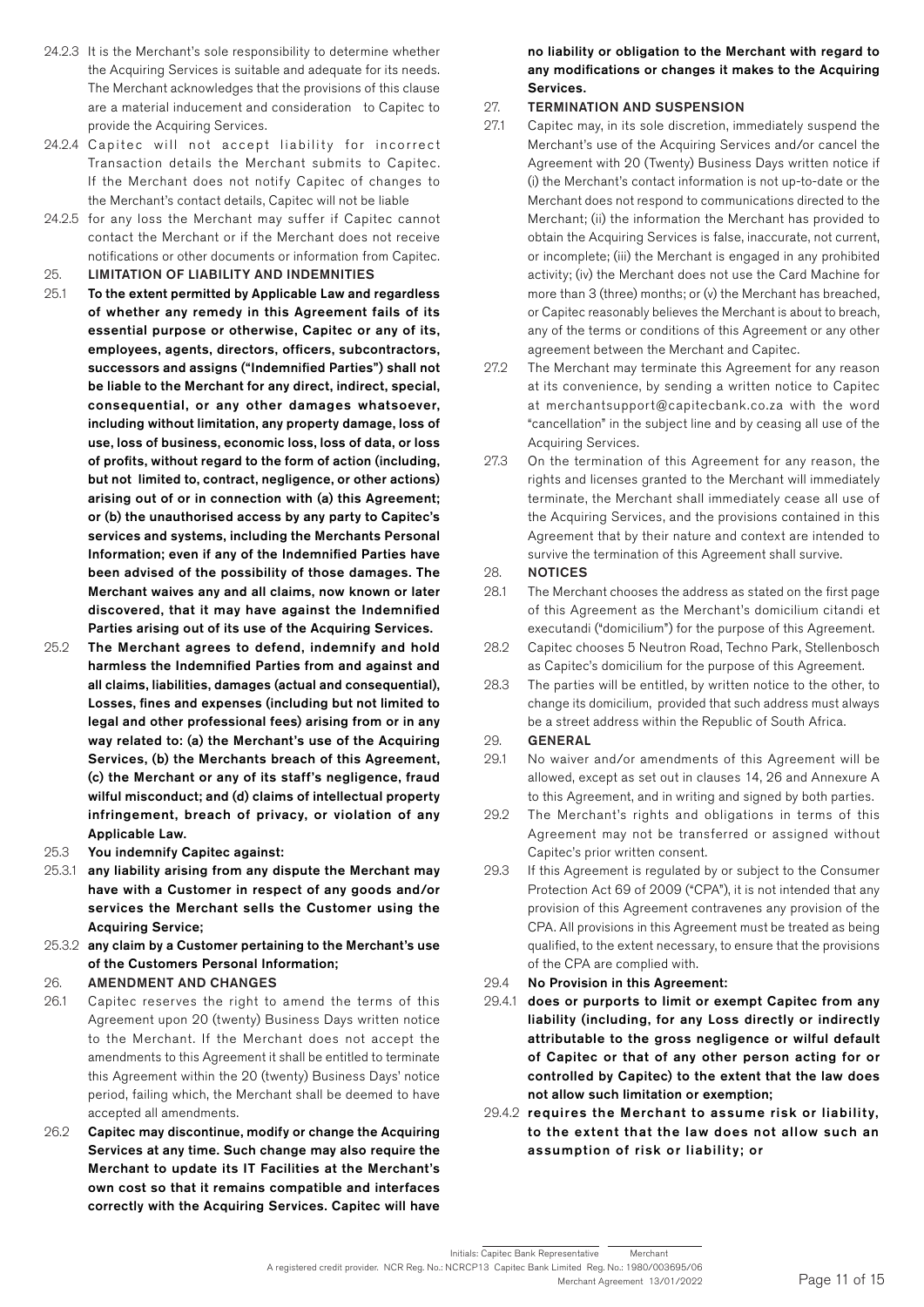- 29.4.3 limits or excludes any warranties or obligations which are implied in this Agreement by the CPA (to the extent applicable) to the extent that the law does not allow them to be limited or excluded.
- 29.5 This Agreement is the entire agreement between you and Capitec regarding your use of the Services as contemplated herein and supersedes all prior and contemporaneous agreements, proposals or representations, written or oral, concerning its subject matter.
- 29.6 In the event that this Agreement is signed electronically, you acknowledge and understand that such an electronic signature will be executed by means of a One Time Pin ("OTP") that will be sent to you on the basis of the information which you have previously provided to Capitec.

### 30. INTERPRETATION

30.1 Clause headings are for convenience only and will not be used for purposes of interpreting this Agreement.

- 30.2 Words and expressions will bear the meanings assigned to them and related expressions will bear corresponding meanings.
- 30.3 Any reference to the singular includes the plural and vice versa.
- 30.4 Any reference to natural persons includes legal persons and vice versa and references to one gender includes the other gender.
- 30.5 This Agreement is subject to the South African law and the parties submit to the jurisdiction of the South African courts.
- 30.6 A certificate signed by any of Capitec's managers, whose appointment and authority Capitec need not prove, shall be rebuttable proof of the amount owing by the Merchant to Capitec in terms of and under this Agreement for all purposes including proof of claims against deceased and insolvent estates, to the extent that Capitec may obtain default judgment or summary judgment or provisional sentence on the strength of such certificate.

| $\sqrt{-1}$ he Merchant $-$                                     |                            |   |             |         |  |              |  |
|-----------------------------------------------------------------|----------------------------|---|-------------|---------|--|--------------|--|
| Signed at                                                       |                            | D | $\mathsf D$ | M M Y Y |  | Y            |  |
| Signature<br><u> 1989 - Johann Barn, amerikansk politiker (</u> | Merchant ID Number         |   |             |         |  |              |  |
| -Capitec Bank Limited-                                          |                            |   |             |         |  |              |  |
| Signed at                                                       |                            | D | D           | M M Y Y |  | $\mathsf{Y}$ |  |
| Signature                                                       | Merchant Service CP Number |   |             |         |  |              |  |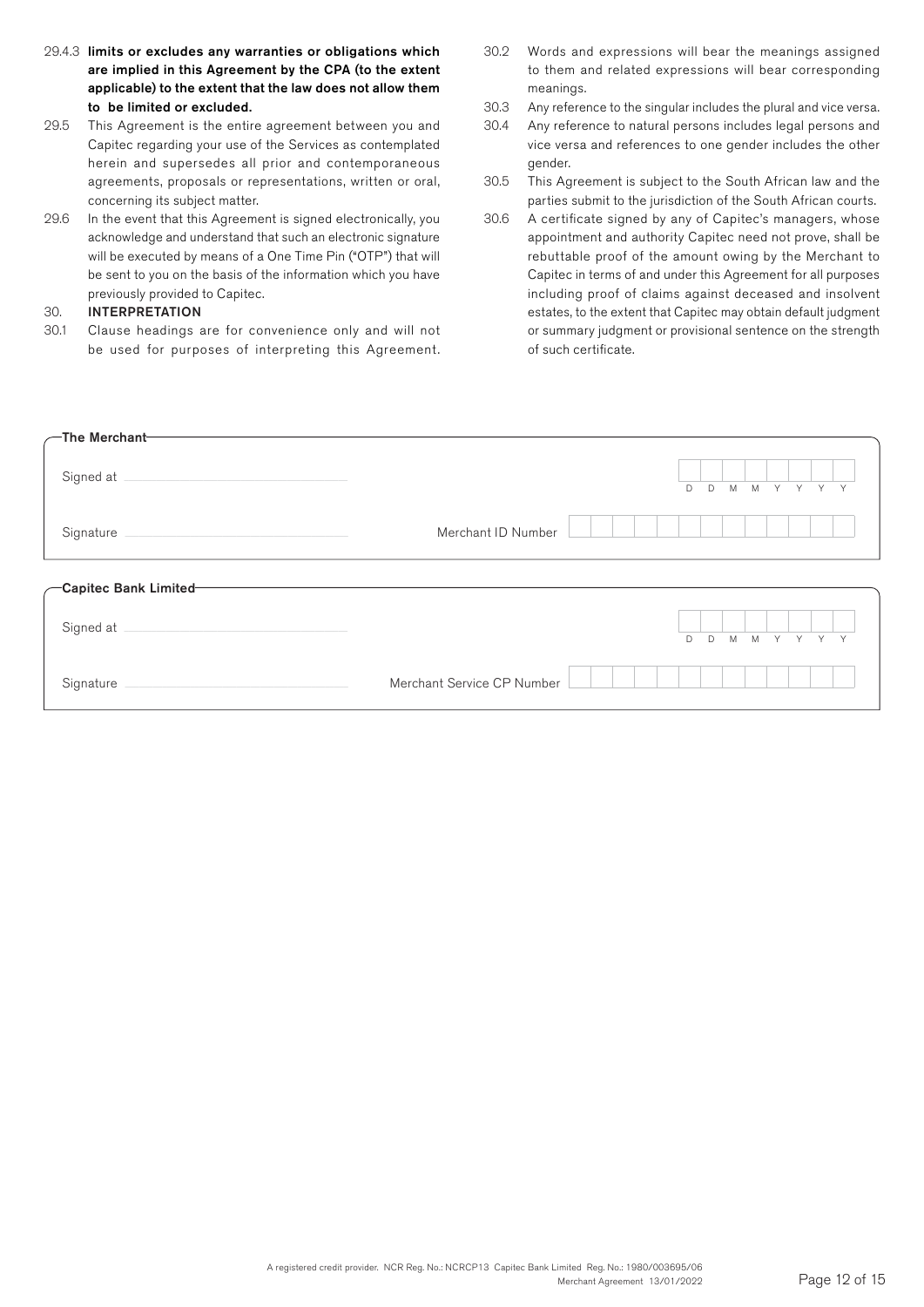### Annexure A: Purchase Price, Rental, Commission, Fees and Charges

| In the event that the quantity of devices or terminal type provided and as mentioned above is changed after initial installation the monthly rental amount  |
|-------------------------------------------------------------------------------------------------------------------------------------------------------------|
|                                                                                                                                                             |
| Capitec may increase the rental with an amount equal to CPIX plus 5% on the 1st of March of each successive year. CPIX means the average annual             |
| rate of change(expressed as a percentage) in the Consumer Price Index, excluding interest rates on mortgage bonds, for all metropolitan areas as published  |
| in the Government Gazette by Statistics South Africa, or such other index reflecting the official rate of inflation in the Republic of South Africa as may  |
| replace it, which annual change shall be determined by comparing the most recently published index with the index published in respect of the corresponding |
|                                                                                                                                                             |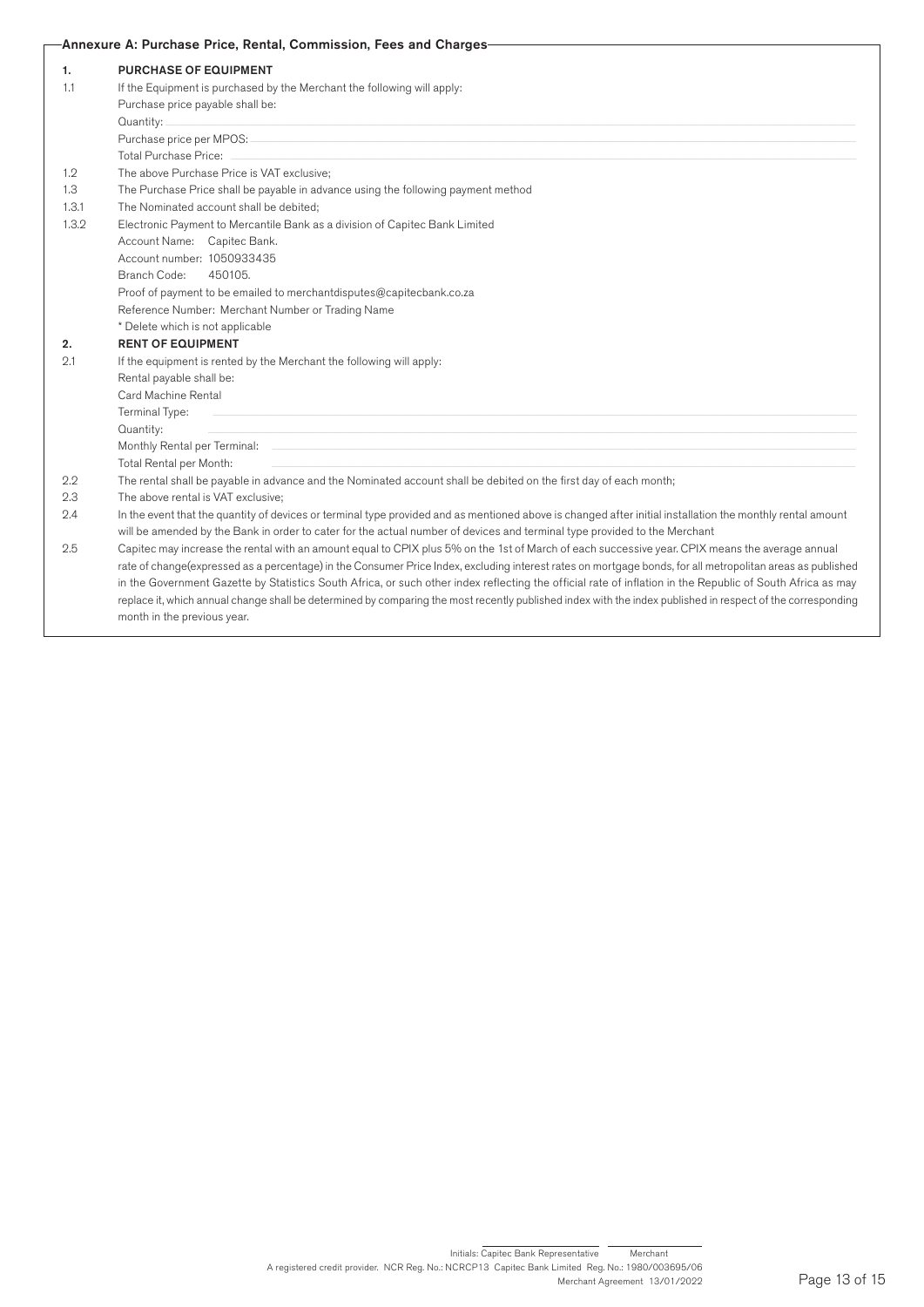|         |                                                                                                                                                                                                      | -Annexure A: Purchase Price, Rental, Commission, Fees and Charges-                                                                                          |  |  |  |  |  |  |  |  |
|---------|------------------------------------------------------------------------------------------------------------------------------------------------------------------------------------------------------|-------------------------------------------------------------------------------------------------------------------------------------------------------------|--|--|--|--|--|--|--|--|
| 3.      | <b>MERCHANT COMMISSION*</b>                                                                                                                                                                          |                                                                                                                                                             |  |  |  |  |  |  |  |  |
| 3.1     | Card Machine                                                                                                                                                                                         |                                                                                                                                                             |  |  |  |  |  |  |  |  |
|         | The Merchant Commission payable shall be:                                                                                                                                                            |                                                                                                                                                             |  |  |  |  |  |  |  |  |
| 3.1.1   | Monthly *                                                                                                                                                                                            |                                                                                                                                                             |  |  |  |  |  |  |  |  |
| 3.1.1.1 |                                                                                                                                                                                                      | % of the aggregate Transaction Value of all Credit Card transactions per month, provided that the minimum commission payable                                |  |  |  |  |  |  |  |  |
|         | in a month is R500.00;                                                                                                                                                                               |                                                                                                                                                             |  |  |  |  |  |  |  |  |
| 3.1.1.2 |                                                                                                                                                                                                      | % of the aggregate Transaction Value of all Debit Card transactions per month, provided that the minimum commission payable                                 |  |  |  |  |  |  |  |  |
|         | in a month is R500.00;                                                                                                                                                                               |                                                                                                                                                             |  |  |  |  |  |  |  |  |
| 3.1.1.3 |                                                                                                                                                                                                      | The Merchant Commission shall be calculated in arrears and the Nominated Account shall be debited on the first Banking Day of each calendar month.          |  |  |  |  |  |  |  |  |
| 3.1.1.4 | The above Merchant Commission is VAT exclusive                                                                                                                                                       |                                                                                                                                                             |  |  |  |  |  |  |  |  |
|         |                                                                                                                                                                                                      |                                                                                                                                                             |  |  |  |  |  |  |  |  |
| 3.1.2   | Daily *                                                                                                                                                                                              |                                                                                                                                                             |  |  |  |  |  |  |  |  |
|         |                                                                                                                                                                                                      |                                                                                                                                                             |  |  |  |  |  |  |  |  |
| 3.1.2.1 |                                                                                                                                                                                                      | % of the aggregate Transaction Value of all Credit Card transactions per day, provided that the minimum commission payable                                  |  |  |  |  |  |  |  |  |
|         | in a month is R500.00;                                                                                                                                                                               |                                                                                                                                                             |  |  |  |  |  |  |  |  |
| 3.1.2.2 |                                                                                                                                                                                                      | % of the aggregate Transaction Value of all Debit Card transactions per day, provided that the minimum commission payable                                   |  |  |  |  |  |  |  |  |
|         | in a month is R500.00;                                                                                                                                                                               |                                                                                                                                                             |  |  |  |  |  |  |  |  |
| 3.1.2.3 |                                                                                                                                                                                                      | The Merchant Commission shall be calculated daily and shall be paid daily by nett settlement;                                                               |  |  |  |  |  |  |  |  |
| 3.1.2.4 | The above Merchant Commission is VAT exclusive                                                                                                                                                       |                                                                                                                                                             |  |  |  |  |  |  |  |  |
|         |                                                                                                                                                                                                      |                                                                                                                                                             |  |  |  |  |  |  |  |  |
| 3.2     | QR                                                                                                                                                                                                   |                                                                                                                                                             |  |  |  |  |  |  |  |  |
|         | The Merchant Commission payable shall be:                                                                                                                                                            |                                                                                                                                                             |  |  |  |  |  |  |  |  |
| 3.2.1   | Monthly*                                                                                                                                                                                             |                                                                                                                                                             |  |  |  |  |  |  |  |  |
| 3.2.1.1 |                                                                                                                                                                                                      | % of the aggregate Transaction Value of all Credit Card transactions per month,                                                                             |  |  |  |  |  |  |  |  |
| 3.2.1.2 |                                                                                                                                                                                                      | % of the aggregate Transaction Value of all Debit Card transactions per month,                                                                              |  |  |  |  |  |  |  |  |
| 3.2.1.3 |                                                                                                                                                                                                      |                                                                                                                                                             |  |  |  |  |  |  |  |  |
| 3.2.1.4 | The Merchant Commission shall be calculated in arrears and the Nominated Account shall be debited on the first Banking Day of each calendar month.<br>The above Merchant Commission is VAT exclusive |                                                                                                                                                             |  |  |  |  |  |  |  |  |
|         |                                                                                                                                                                                                      |                                                                                                                                                             |  |  |  |  |  |  |  |  |
|         |                                                                                                                                                                                                      |                                                                                                                                                             |  |  |  |  |  |  |  |  |
| 3.2.2   | Daily *                                                                                                                                                                                              |                                                                                                                                                             |  |  |  |  |  |  |  |  |
| 3.2.2.1 |                                                                                                                                                                                                      | % of the aggregate Transaction Value of all Credit Card transactions per day,                                                                               |  |  |  |  |  |  |  |  |
| 3.2.2.2 |                                                                                                                                                                                                      | % of the aggregate Transaction Value of all Debit Card transactions per day,                                                                                |  |  |  |  |  |  |  |  |
| 3.2.2.3 |                                                                                                                                                                                                      | The Merchant Commission shall be calculated daily and shall be paid daily by nett settlement;                                                               |  |  |  |  |  |  |  |  |
| 3.2.2.4 | The above Merchant Commission is VAT exclusive                                                                                                                                                       |                                                                                                                                                             |  |  |  |  |  |  |  |  |
|         |                                                                                                                                                                                                      |                                                                                                                                                             |  |  |  |  |  |  |  |  |
|         | * Delete which is not applicable                                                                                                                                                                     |                                                                                                                                                             |  |  |  |  |  |  |  |  |
|         |                                                                                                                                                                                                      |                                                                                                                                                             |  |  |  |  |  |  |  |  |
| 3.3     | <b>MPOS</b>                                                                                                                                                                                          |                                                                                                                                                             |  |  |  |  |  |  |  |  |
|         | The Merchant Commission payable shall be:                                                                                                                                                            |                                                                                                                                                             |  |  |  |  |  |  |  |  |
| 3.3.1   | Daily                                                                                                                                                                                                |                                                                                                                                                             |  |  |  |  |  |  |  |  |
| 3.3.1.1 |                                                                                                                                                                                                      | % of the aggregate Transaction Value of all Credit Card transactions per day,                                                                               |  |  |  |  |  |  |  |  |
| 3.3.1.2 |                                                                                                                                                                                                      | % of the aggregate Transaction Value of all Debit Card transactions per day,                                                                                |  |  |  |  |  |  |  |  |
| 3.3.1.3 |                                                                                                                                                                                                      | The Merchant Commission shall be calculated daily and shall be paid daily by nett settlement;                                                               |  |  |  |  |  |  |  |  |
| 3.3.1.4 | The above Merchant Commission is VAT exclusive                                                                                                                                                       |                                                                                                                                                             |  |  |  |  |  |  |  |  |
|         |                                                                                                                                                                                                      |                                                                                                                                                             |  |  |  |  |  |  |  |  |
|         | * Delete which is not applicable                                                                                                                                                                     |                                                                                                                                                             |  |  |  |  |  |  |  |  |
|         |                                                                                                                                                                                                      |                                                                                                                                                             |  |  |  |  |  |  |  |  |
| 4.      | <b>FLOOR LIMIT</b>                                                                                                                                                                                   |                                                                                                                                                             |  |  |  |  |  |  |  |  |
| 4.1     |                                                                                                                                                                                                      | The Floor limit(s) shall initially be set at Card Association rules for all Card transactions but may be amended downwards by Capitec from time to time     |  |  |  |  |  |  |  |  |
|         | upon notice to the Merchant in writing.                                                                                                                                                              |                                                                                                                                                             |  |  |  |  |  |  |  |  |
| 5.      | <b>AD HOC CHARGES</b>                                                                                                                                                                                |                                                                                                                                                             |  |  |  |  |  |  |  |  |
| 5.1     |                                                                                                                                                                                                      | Service request call-outs in respect of the Card Machine shall be chargeable as envisaged in this Agreement or in the event of non-compliance with the      |  |  |  |  |  |  |  |  |
|         |                                                                                                                                                                                                      |                                                                                                                                                             |  |  |  |  |  |  |  |  |
|         |                                                                                                                                                                                                      | terms of this Agreement or failure on the part of the Merchant to have regard to any operating procedures which may be issued by Capitec from time to time. |  |  |  |  |  |  |  |  |
| 5.2     |                                                                                                                                                                                                      | MPOS Device repair costs in respective of out of warranty repair costs shall be chargeable at the Suppliers rates.                                          |  |  |  |  |  |  |  |  |
| 5.3     |                                                                                                                                                                                                      | Rolls and other consumables will be charged at the standard rates published by Capitec from time to time, which at the date of signature of this Agreement  |  |  |  |  |  |  |  |  |
| 6.      | <b>CHARGEBACK FEE</b>                                                                                                                                                                                |                                                                                                                                                             |  |  |  |  |  |  |  |  |
| 6.1     | At the date of signature of this Agreement is R0.00.                                                                                                                                                 |                                                                                                                                                             |  |  |  |  |  |  |  |  |